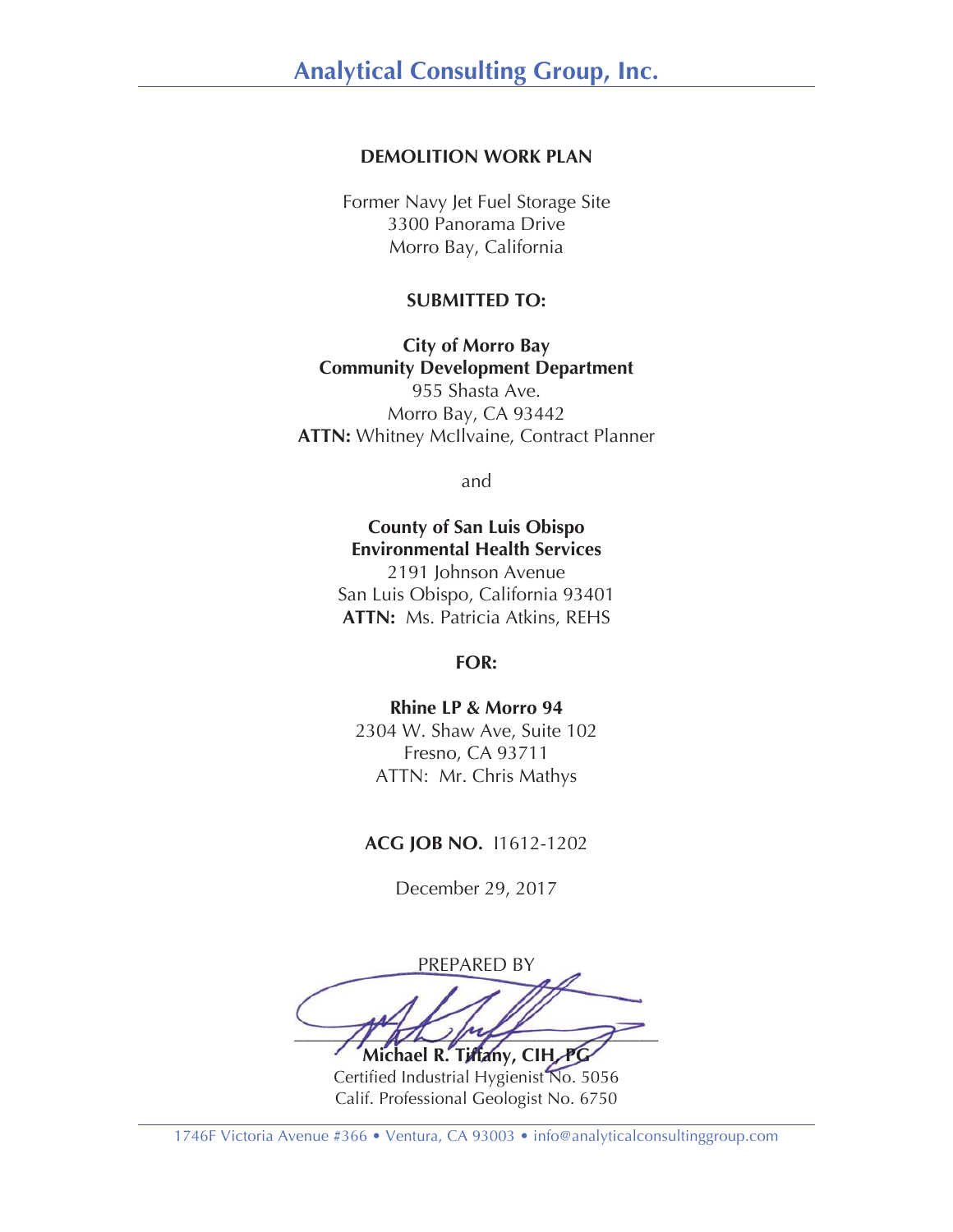# TABLE OF CONTENTS

| Section | Page |
|---------|------|
| 1.0     |      |
| 1.1     |      |
| 1.2     |      |
| 1.3     |      |
| 2.0     |      |
| 2.1     |      |
| 2.2     |      |
| 2.3     |      |
| 2.4     |      |
| 2.5     |      |
| 2.6     |      |
| 2.7     |      |
| 2.8     |      |
| 2.9     |      |
| 2.10    |      |
| 2.11    |      |
| 2.12    |      |
| 2.13    |      |
| 2.14    |      |
| 2.15    |      |
| 3.0     |      |
| 3.1     |      |
| 3.2     |      |
| 3.3     |      |
| 3.4     |      |
| 3.5     |      |
| 3.6     |      |
| 3.7     |      |
| 3.8     |      |
| 3.9     |      |
| 4.0     |      |

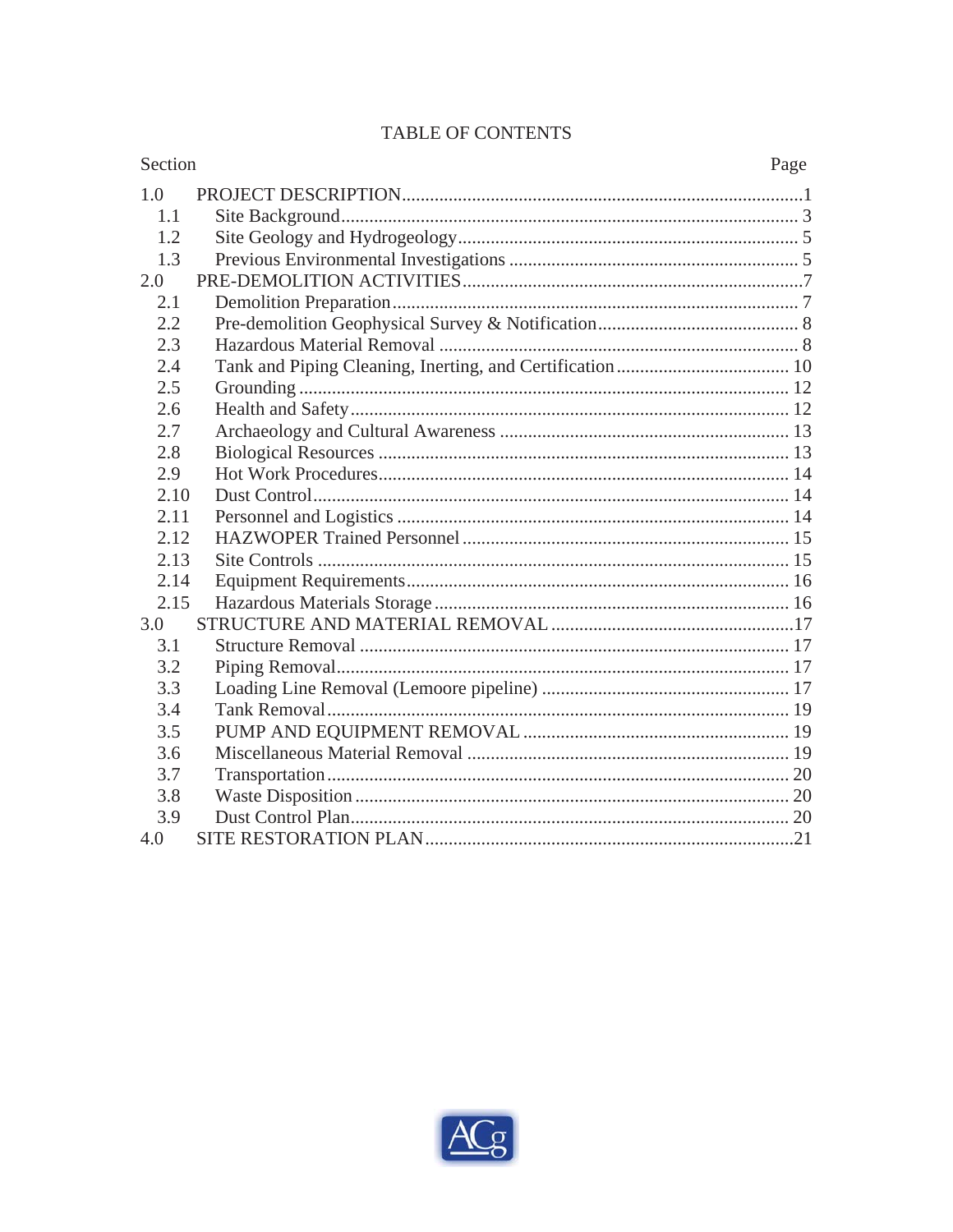### TABLE OF CONTENTS, continued

#### FIGURES

Figure 1: Demolition Plan

### **ATTACHMENTS**

Pre-Demolition Tank and Piping Certification Plan Soil Management and Sampling Plan Contingency Plan for Hazardous Waste Lead Compliance Plan Health and Safety Plan

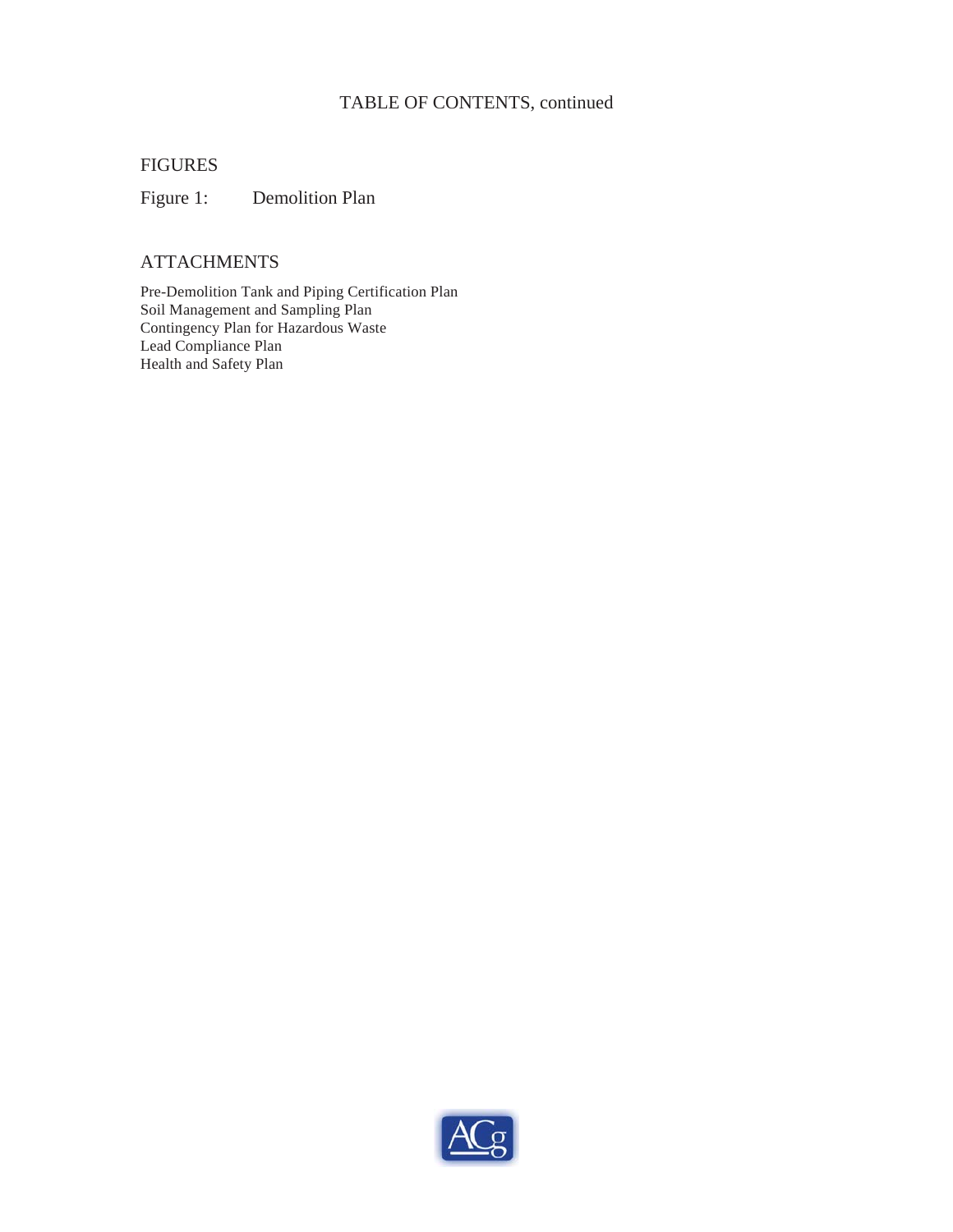# **1.0 PROJECT DESCRIPTION**

Rhine LP and Morro 94 (Owners) propose to remove two aboveground JP-5 jet fuel storage tanks (131,600 barrels, approximately 5,527,000 gallons each), an aboveground 100,000-gallon fire-water tank, and associated pumps and piping from the decommissioned fuel storage site formally known as the Defense Fuel Support Point (DFSP) at Estero Bay, 3300 Panorama Drive, Morro Bay CA. The facilities were no longer needed by the Department of Defense and were decommissioned in 1996. Per the attached closure report "all tanks and pipelines have been drained, cleaned and made inert where appropriate. The sources of potential future releases from the facility have been eliminated." (Section 9 General Conclusions, page 23)

o require some level of disturbance over approximately 8 acres of the 10.6-acre site.

The sequence of work, briefly, will be as follows. Some tasks will occur concurrently or overlap. A detailed project schedule is attached.

- 1. Notification of site neighbors and other stakeholders.
- 2. Site preparation. Remove fencing, install temporary fencing. Install stormwater protection, install track-out system. Deliver equipment. Cut opening in center berm for access to north tank containment.
- 3. Inspect and test tanks and pipelines for gas, vapor, and residual fluids. Clean, rinse, and ventilate as needed. Certify tanks and pipelines clean and gas-free.
- 4. Remove Lemoore pipeline beyond ESHA limits. Abandon pipeline section adjacent to ESHA by filling with slurry.
- 5. Remove aboveground pipelines.
- 6. Demolish and remove water tank, south fuel tank, and north fuel tank.
- 7. Trench and remove underground pipelines.
- 8. Remove pump oils if needed. Remove pumping equipment.
- 9. Haul away prepared steel scrap. Haul away concrete and shotcrete. Haul away trash and debris.
- 10. Clean up site. Remove equipment. Remove track-out system. Re-install fencing.
- 11. Conduct post-demolition environmental site assessment.

The pipelines and tanks will be certified clean and gas-free by a Certified Industrial Hygienist. The Certified Industrial Hygienist will also oversee management of asbestoscontaining materials, lead-based paint, hazardous materials, contaminated soil, and general site safety continuously throughout the project. The Certified Industrial Hygienist will conduct air monitoring and noise monitoring on site and at the site perimeter.

The pipeline adjacent to the ESHA will be abandoned in place by filling with slurry under approval by SLO County Environmental Health Services. Minor impacts to ESHA may occur as a result of soil sampling prior to slurry activities. Soil sampling equipment consisting of a pickup truck or ATV mounted drill will enter the ESHA along the pipeline

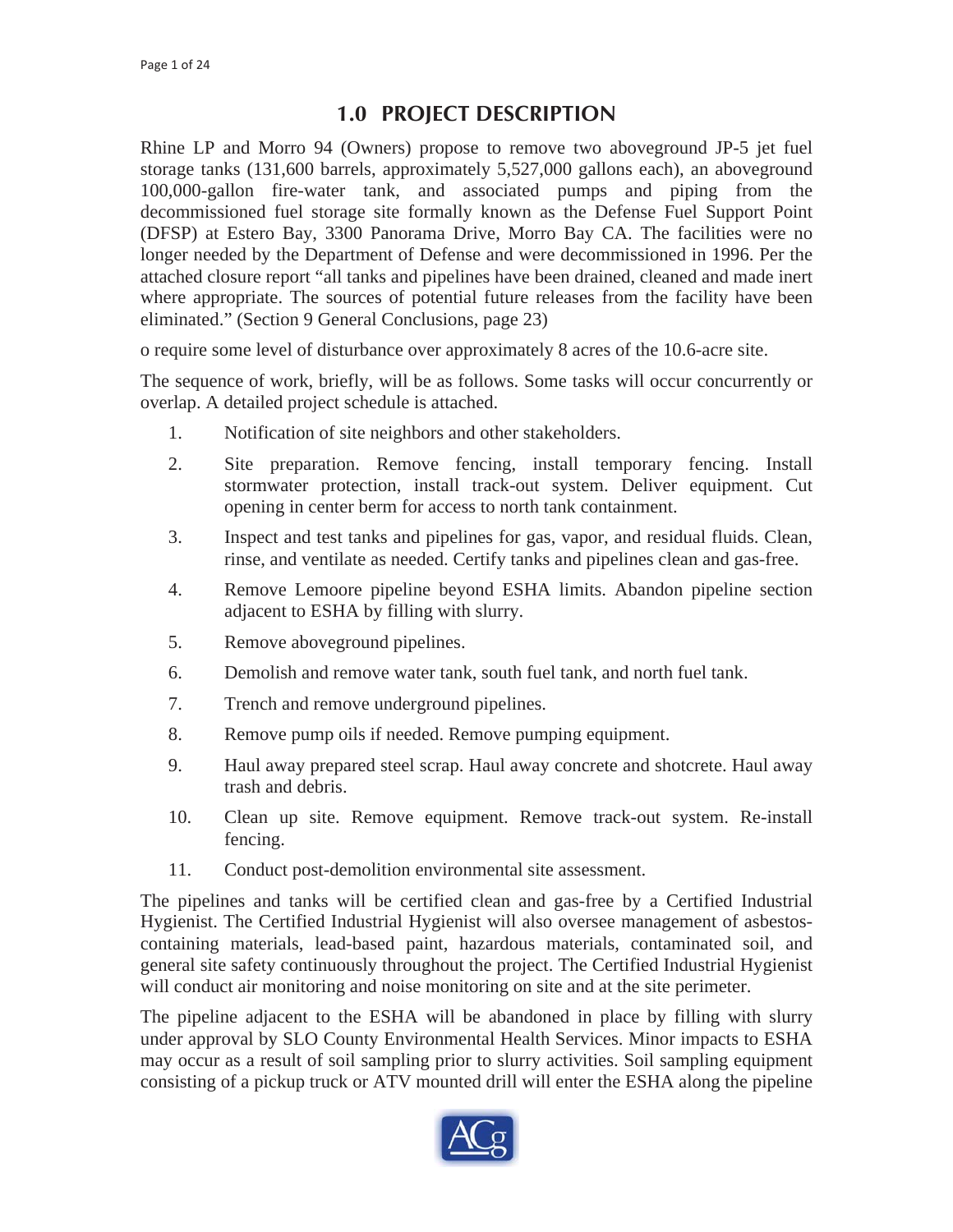but will remain above the top of bank. Equipment used for accessing and slurrying the pipeline will not enter the ESHA.

In addition, direct and indirect impacts may occur to ESHA as a result of tree trimming and/or removal of dead and dying trees located at top of bank and removal of debris from the drainage feature. Up to 7 dead and/or dying Monterey Cypress (*Hesperocyparis macrocarpa*) trees located at top of bank were identified by Chris Stier (Greenvale Tree Company) in an *Arborist Report* dated August 14, 2017. Equipment used for tree removal will be staged at top of bank. At no time shall equipment enter the drainage feature below top of bank. Similarly, no equipment will be utilized to remove debris from the channel. All debris removal will be completed manually with the use of hand tools (e.g., loppers and rope).

The tanks will be demolished by cutting them into sections using hydraulic excavators with shear and grapple attachments. Spotters will monitor the demolition for safety. Once the tanks are safely lowered, the excavators will continue to reduce the metal into transportable sizes using shears. Once reduced, the material will be loaded into large enddump trucks and/or roll-off containers until the site is cleared of metal and debris.

Shotcrete on the berms will be removed using an excavator with bucket. Concrete slabs and foundations will be broken up using a hydraulic ram and removed by excavator.

The demolition process will require the use of the following equipment: two to three 32 to 40-ton tracked hydraulic excavators; one small loader (Bobcat or similar); a water truck for dust and fire suppression (in addition to compliance with City Fire Department requirements); semi-trucks with high-side end-dump trailers (maximum 40 tons loaded weight); roll-off trucks (maximum 40 tons loaded weight); and man-lifts. Ground disturbance would include removal of 12 yards of fill material between the two Navy tanks, and approximately 20 cubic yards of soil would be spread on either side of the existing berm, north to south, to reduce the existing slope for safe vehicle and equipment mobility. An additional approximately 12 yards of soil would be removed to expose underground pipe to be removed the pump house and the tanks, and then used to backfill the resulting trench. No soil will be imported to or exported from the project site.

Erosion control measures include the use of wattles and sand bags. Following demolition of the tanks, structures, and piping, the wattles will remain in place as needed, and disturbed areas will be grass seeded. At the point of entry, all traffic will enter the site on pavement and will cross a rumble plate. Straw wattles will be installed on the downslope side of the entrance, and sand bags will be placed on the downslope side of the entrance along Panorama Drive to catch any potential soil runoff. The contractor will monitor the site daily for excess dirt or mud, and implement any required remediation to avoid sediment runoff into the creek.

The project is expected to require 1.5 to 2 months to complete. Over this time, a total of approximately 130 round-trip truck loads would be required, and construction traffic would vary from 0 to 6 trucks per day. For the majority of the project, the contractor, crew, and equipment will enter the site from Highway 1 onto Yerba Buena Street to Main Street, and then left onto Sicily Street to the site. If trucks are unable to make the hard right turn from Highway 1/Yerba Buena Street/Main Street, they may need to enter Main Street further south (San Jacinto), turn right on Sicily Street, then proceed to the project

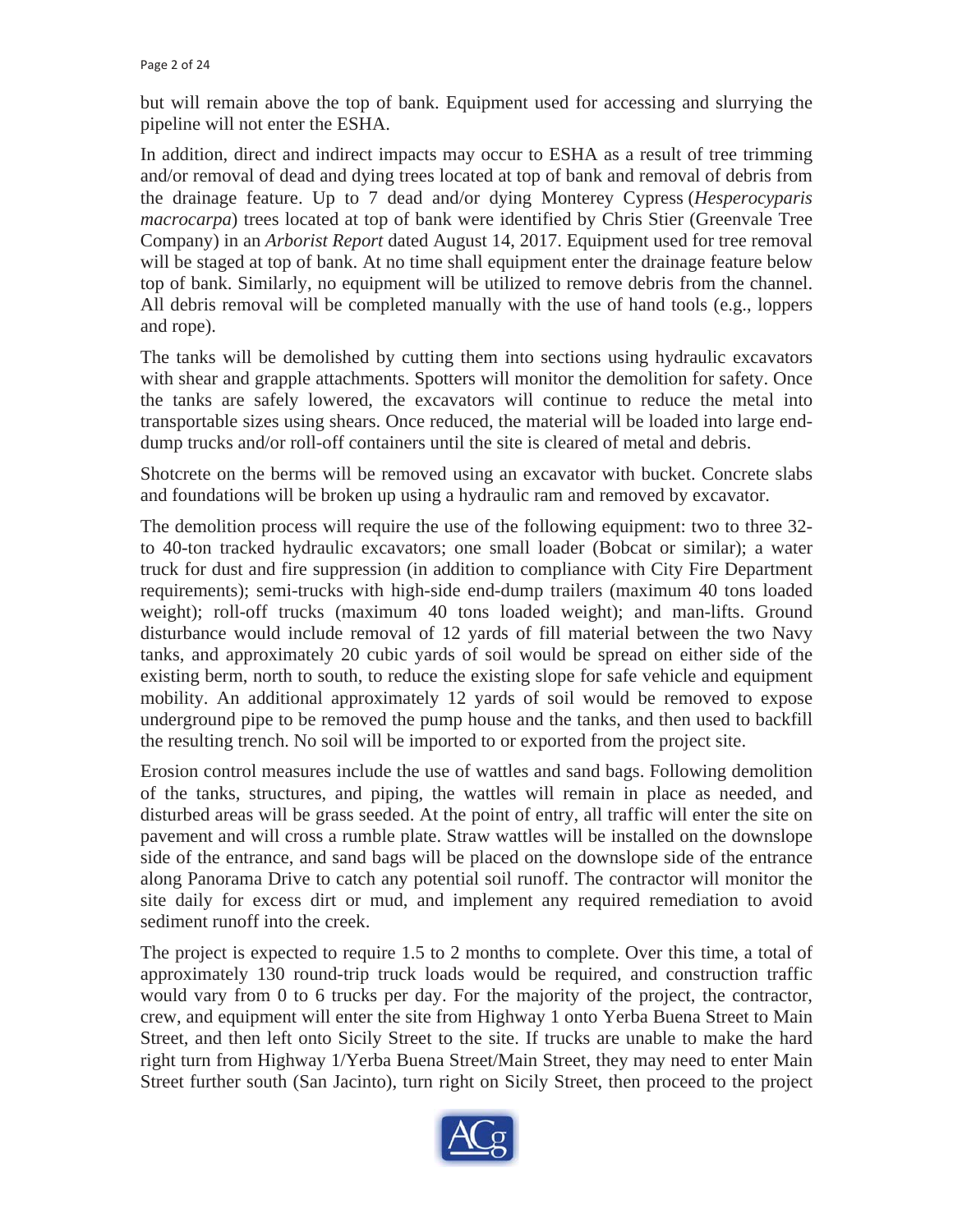site. There will be 2-3 trucks entering the project site along Yerba Buena Street to Panorama Drive. A rumble plate is proposed at access points onsite to shake soil off the tires of trucks leaving the site.

No vehicle traffic will occur in the creek area, identified as Environmentally Sensitive Habitat (ESH) in the City's Local Coastal Plan. Temporary construction fencing and signage will be installed to keep equipment and traffic out of the ESHA and away from mature trees and root zones. Trees and shrubs near the tanks and in the containment area may be affected by the project.

# **1.1 SITE BACKGROUND**

DFSP Estero Bay California was formally a US-Government owned, contractor-operated facility used for delivery of JP-5 fuel from a Pacific coast terminal to the Lemoore Naval Air Station. During its years of operation, the facility included the following: (1) an offshore tanker mooring point in Estero Bay, (2) a 0.5 mile length of submerged pipeline, (3) a 0.35 mile length of the buried pipeline through the City of Morro Bay, (4) a  $10$ acre tank farm at the northeastern end of Morro Bay and (5) a 98-mile pipeline from Morro Bay to the Lemoore NAS.

The tank farm and pipelines were closed in 1991. The offshore mooring buoys, chains, anchors and undersea pipeline (from the mooring point to the surf zone) were removed in 1992. The Morro Bay to Lemoore pipeline was cleared of remaining JP-5 and inerted in March of 1992, per California Fire Marshall requirements. DFSP was sold by the US-Government and subsequently purchased by Rhine LP and Morro 94 the current owners.

**Figure 1-1.** DFSP Vicinity Map

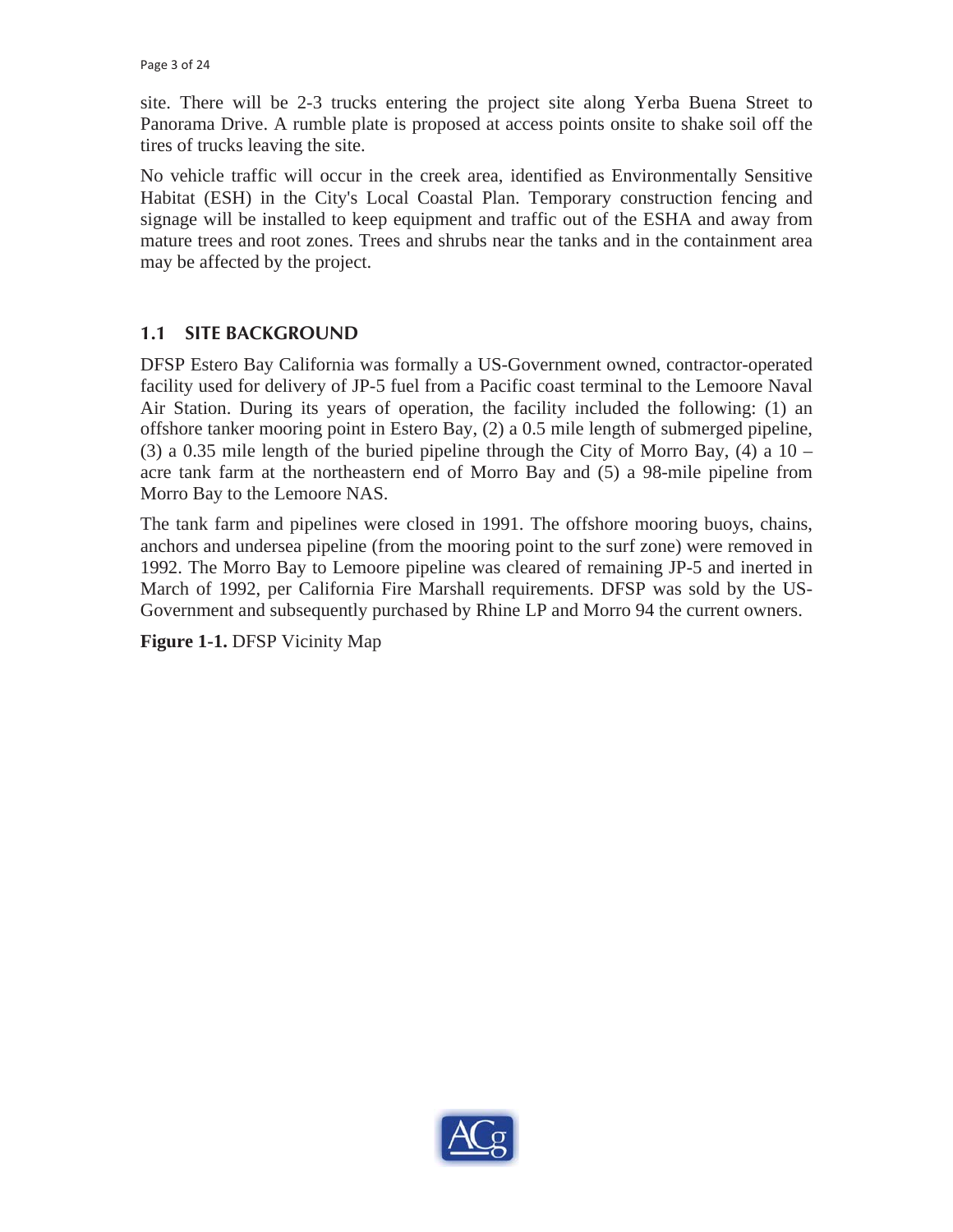

Dominant structures and features on site include: two 131,000 barrel (bbl) fuel storage tanks, one 100,000-gallon firewater tank, electrical control building and a pump pad, an office building, and a shop/garage building. This Demolition Plan does not include removing any of the three buildings or asphalt or concrete pavement. Grading will cbe limited to cutting through the central berm to provide access to the northern tank containment and trenching to remove pipelines. No soil will be removed from the site.

**Figure 1-2.** DFSP Site Location and Structures

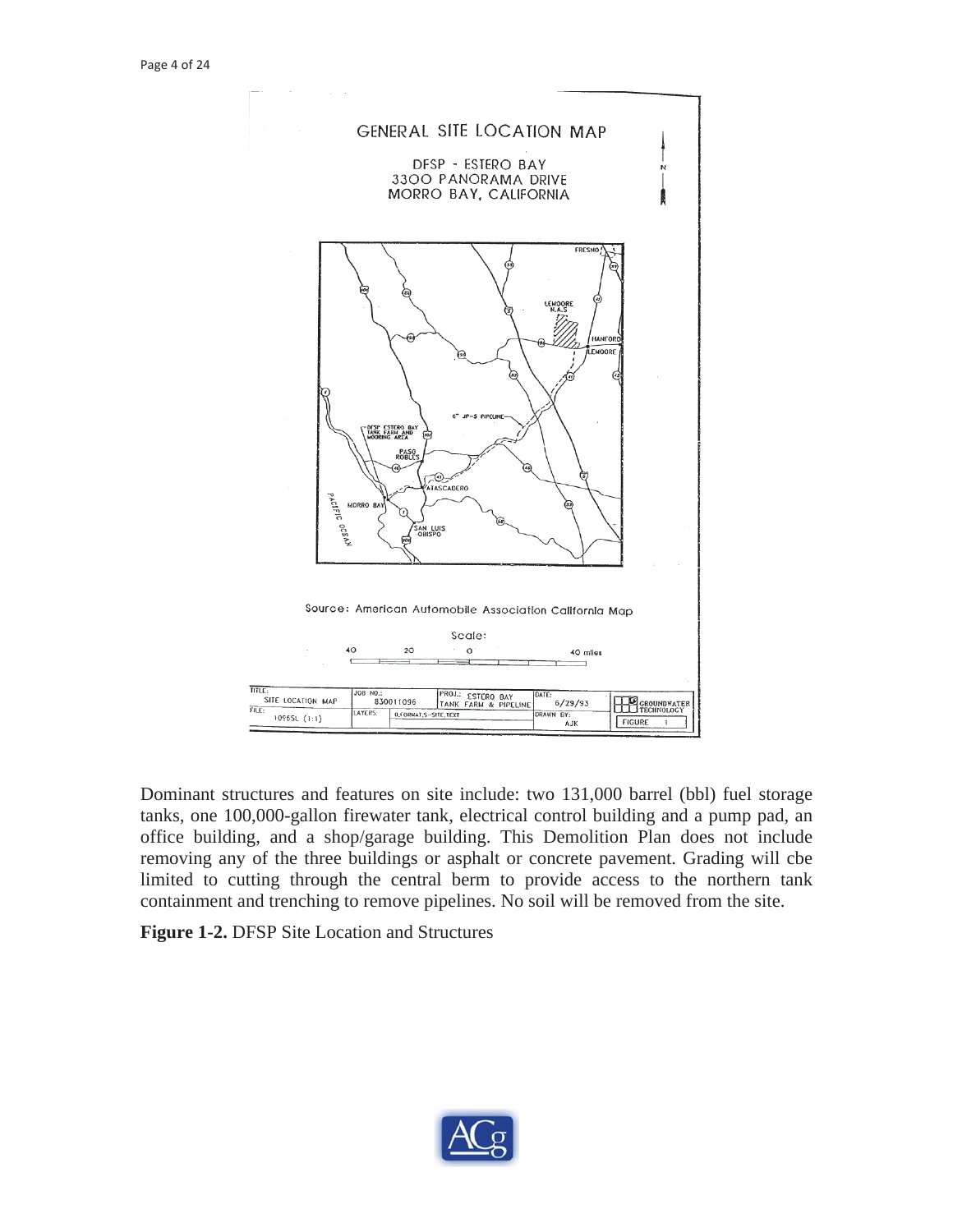

#### **1.2 SITE GEOLOGY AND HYDROGEOLOGY**

The DFSP Estero Bay tank farm is located in the Southern part of the Coast Ranges geographic province of California.

Please refer to the Risk Based Closure Report (GT 1996c, referenced below), Section 4, 5 and 6, pages 6-12 for site-specific hydrogeologic information.

#### **1.3 PREVIOUS ENVIRONMENTAL INVESTIGATIONS**

A report titled "*Environmental Evaluation for Defense Fuel Supply Point – Estero Bay, Morro Bay, California, 1991*", dated September 23, 2016 by ECC was reviewed for information regarding site history and current conditions. The report summarizes the following reports and correspondence for the site:

- California Department of Toxic Substances Control Board, 1996. *Approval to Risk-Based Closure Report, Dense Fuel Supply Point – Estero Bay Facility, Morro Bay, California.* December 1996.
- California Regional Water Control Board, 1996. *Closure Report Acceptance Memorandum*, From Roger Briggs, Executive Officer to Jose Salcedo, Department of Toxic Substances Control, Region 1, Sacramento, CA. October 1996.
- Environmental Chemical Corporation (ECC), 1991. *Environmental Quality Survey: Final Report, for Defense Fuel Supply Point- Estero Bay.* July 1991.
- Groundwater Technology Government Services, Inc. (GTI), 1994. *Site Assessment Groundwater Monitoring Report, DFSP Estero Bay Tank Area.* May 1994.
- GTI, 1995. *Site Assessment/Groundwater Sampling Report.* March 1995.
- GTI, 1996a. *Site Assessment, Well Installation and Limited Feasibility Report, DFSP Estero Bay Operations Building Area.* January 1996.
- GTI, 1996b. *Surface Soil and Selected Groundwater Sampling Results, DFSP Estero Bay.* May 1996.

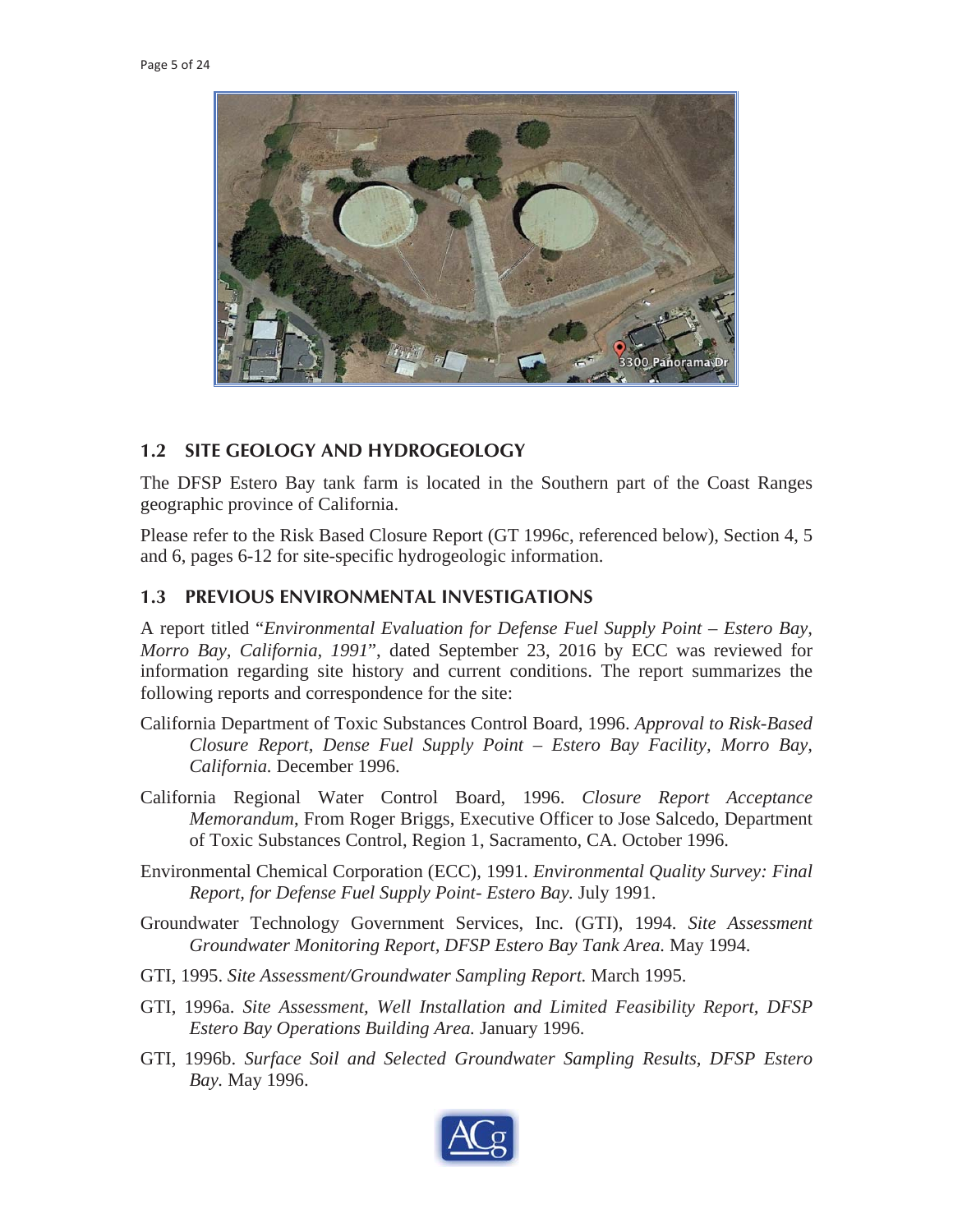- GTI, 1996c. *Risk-Based Closure Report, DFSP Estero Bay,* September 1996.
- GTI, 1996d. *Limited Site Assessment and Well Installation Report, DFSP Estero Bay Tank Farm Pump Pad and Oil/Water Separator Areas.* October 1996.
- HMS, Inc., 2016. *Inspection of Storage Tanks and Pump Station for Demolition, 3300 Panorama Drive, Morro Bay CA*. May 13, 2016.

Based on the findings of the Risk Based Closure Report (GTI, 1996c), Section 7.7, the report made the following conclusions. "Because the exposure through a groundwater route was eliminated based on the review of the site hydrogeological setting, it is proposed that the DFSP Estero Bay facility be closed without any further action." (Section 7.7, page 20). The report based their recommendations on the findings that suggested the worst case possibility of long-term exposure by potential future residents on the location for residential uses. (Section 7.0, paragraph 1, pages 12 & 13; Section 7.3, paragraph 1, page 15.)

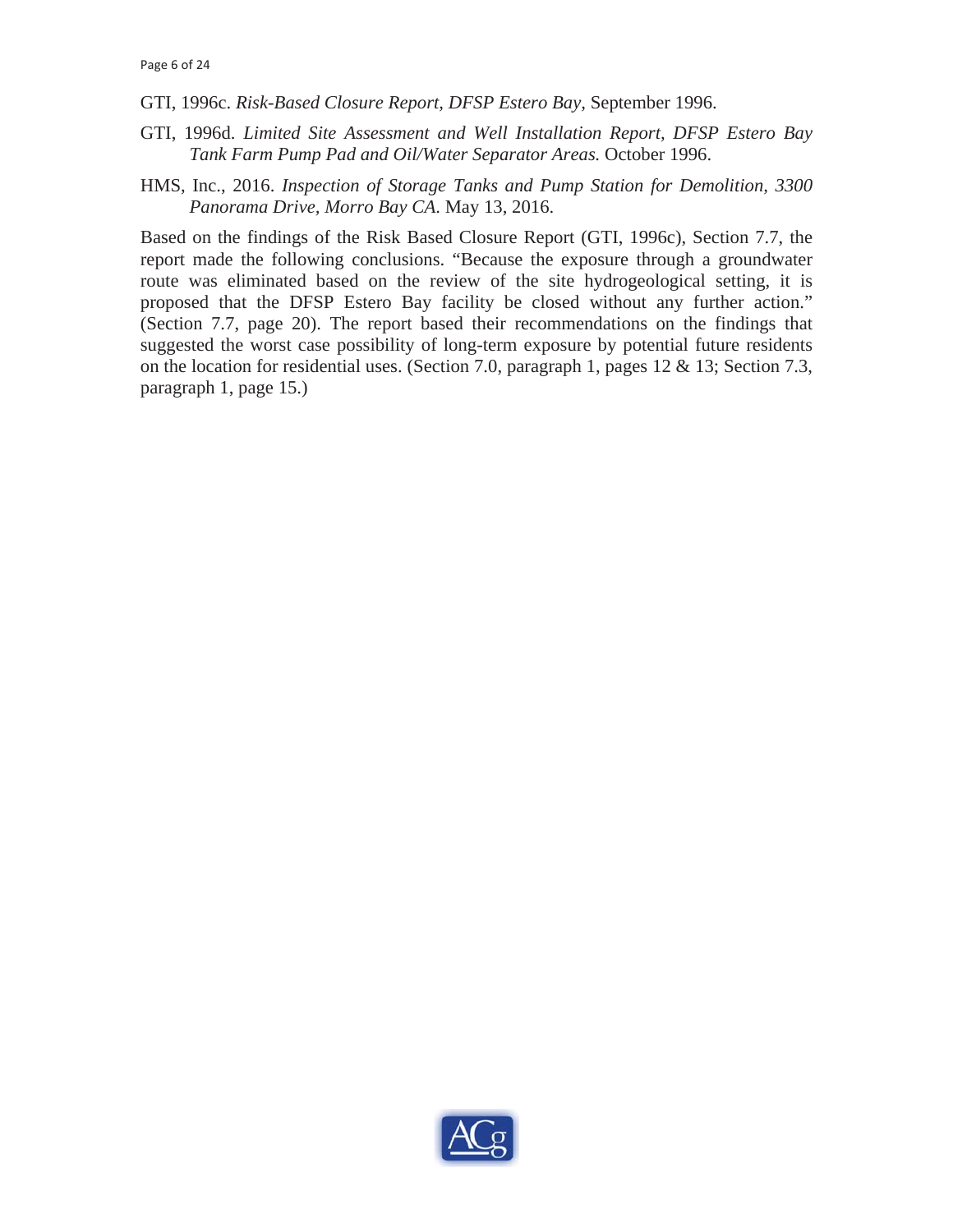Section 2

# **2.0 PRE-DEMOLITION ACTIVITIES**

Procedures for the removal and recycling of aboveground structures (e.g., tanks, pipes, valves, buildings, supports) and the capping of underground pipes that will be abandoned in place follow. The plan is to recycle/reuse as much material as possible (goal is  $\geq 95$ ) percent), including tanks, piping, pumping equipment, poles, and wiring, and to provide disposition of equipment, materials, structures, and non-hazardous waste, and debris. This plan presents the procedure, order, and scale of on-site activities to:

- Identify locations of tanks, structures and piping to be removed
- Identify hazardous materials including asbestos, lead-based paint, petroleum hydrocarbons, and other chemicals
- Identify underground pipes and structures
- Define and identify piping to be abandoned in place
- Identify structures that will not be removed or demolished
- Estimate the anticipated number of site workers
- Estimate equipment and materials utilized during demolition
- Maximize recycling and reuse of waste products, and
- Describe transportation methods and total number of on-/off-site trips

Additionally, operational restraints that may be necessary for safety, to minimize environmental impacts are discussed. Best Management Practices (BMPs) for erosion control will be considered in all plans and on-site activities. BMPs may include temporary berms and sedimentation traps, including silt fencing, straw bales, wattles, and sand bags that may be installed prior to structure removal or ground disturbance. The BMPs include maintenance and inspection of the berms and, if necessary, sedimentation traps during rainy and dry periods, as well as specific protection methods to reduce impact on sensitive vegetation identified during initial site surveys. Best Available Control Measures will also be implemented to mitigate air emissions.

### **2.1 DEMOLITION PREPARATION**

A Project Manager (PM) and/or Site-Safety Officer (SSO) will be on the property at all times during demolition activities to ensure the Demolition Plan procedures, safety practices, and necessary mitigation measures are followed. Cal/OSHA requirements for worker protection will be adhered to during all dismantling and handlings activities and will be outlined in the task-specific Job Safety Analysis (JSA). The PM will track and report daily progress, planned activities, and plan modifications.

The Project Manager is a Certified Industrial Hygienist, California Professional Geologist, California Certified Asbestos Consultant, and California Certified Lead in Construction Inspector-Assessor with experience in all phases of tank abandonment and hazardous waste remediation.

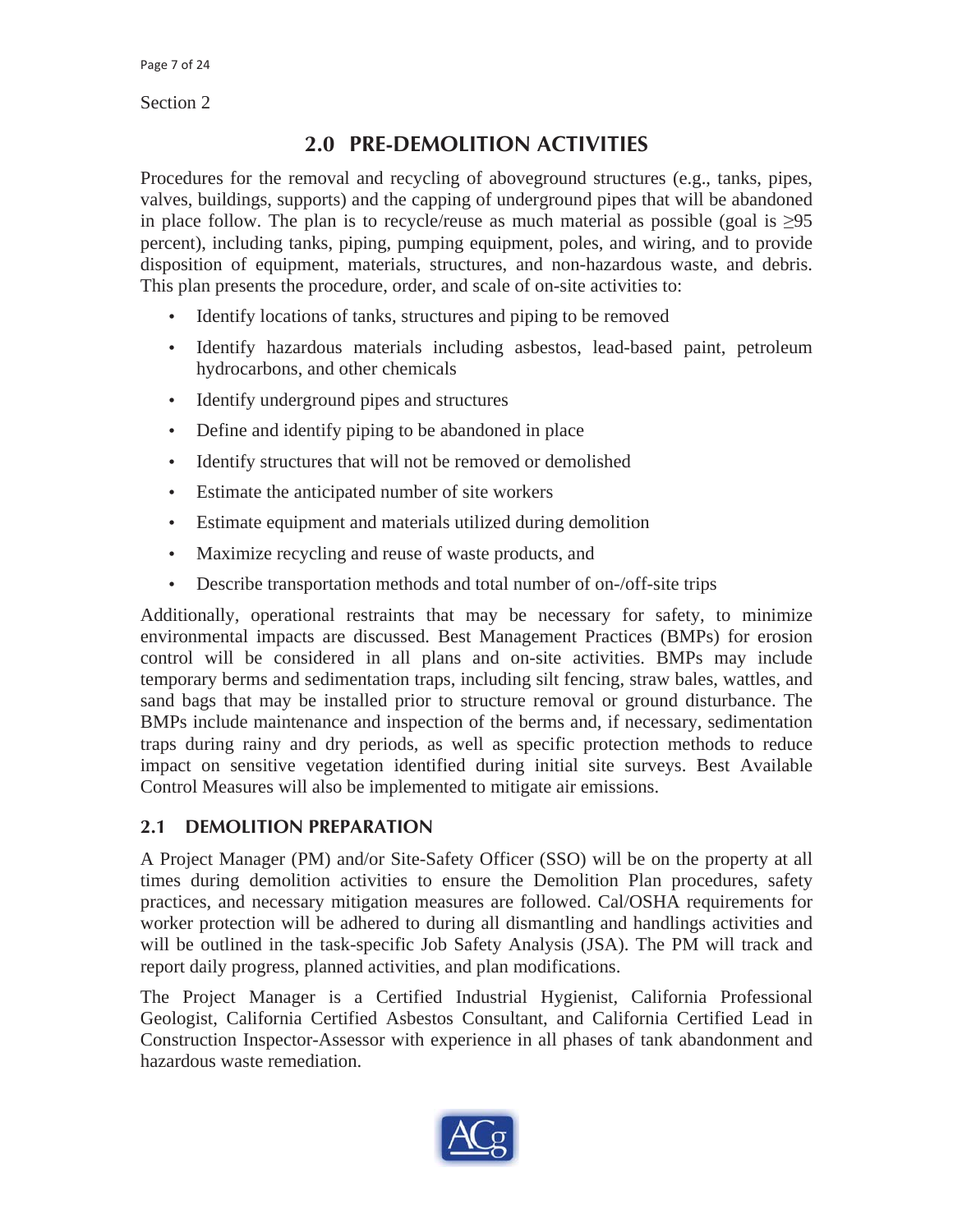Site neighbors and other stakeholders will be notified in accordance with a plan approved by the City of Morro Bay. Permits will be obtained as necessary from San Luis Obispo County Environmental Health Services and the City of Morro Bay.

The following structures, equipment, and materials will be removed:

- Fuel storage tanks: two 131,6000-bbl each
- Fire water tank: one 100,000-gal
- Pumps and associated piping
- Aboveground & below ground 12-inch loading lines
- Aboveground & below 6-inch water lines from the water tank to the pressure pump
- Approximately 6 power poles, with pole-mounted transformers and wiring
- Aboveground & below ground 6 inch Lemoore supply line, capped at the property line and at driveways
- Aboveground pipelines

The following structures and site improvements will remain in place:

- All 3 building structures will remain on site
- Driveways, steps, walkways, asphalt and concrete will remain intact
- Water supply and storm drain lines

The portion of the 6-inch Lemoore pipeline adjacent to the ESHA will be abandoned in place.

# **2.2 PRE-DEMOLITION GEOPHYSICAL SURVEY & NOTIFICATION**

A geophysical inspection will be completed to identify and locate subsurface pipe and structures at the DFSP site. The survey will use magnetometer and ground penetrating radar to locate the position and depth (to approximately 5 feet bgs) of buried items that could impede site characterization sampling and demolition. Underground facilities will be marked using flags, stakes, or paint.

Notification will be made to Underground Service Alert at least 2 working days before any excavation. USA markings will be maintained throughout the project. Notification will be renewed every 14 days.

# **2.3 HAZARDOUS MATERIAL REMOVAL**

Material and/or soil found to contain hazardous substances will be removed and disposed of at a permitted off-site facility. Should identified areas interfere with demolition activities, the materials will be removed and stored on site and disposed of as part of the remedial action plan. Should site logistics prevent removal prior to demolition, the affected areas will be cordoned off to avoid surface traffic.

*Waste Petroleum Liquids: Tank and Piping Contents and Rinseate.* Unless field observations or instrument readings indicate otherwise, tank or piping contents and

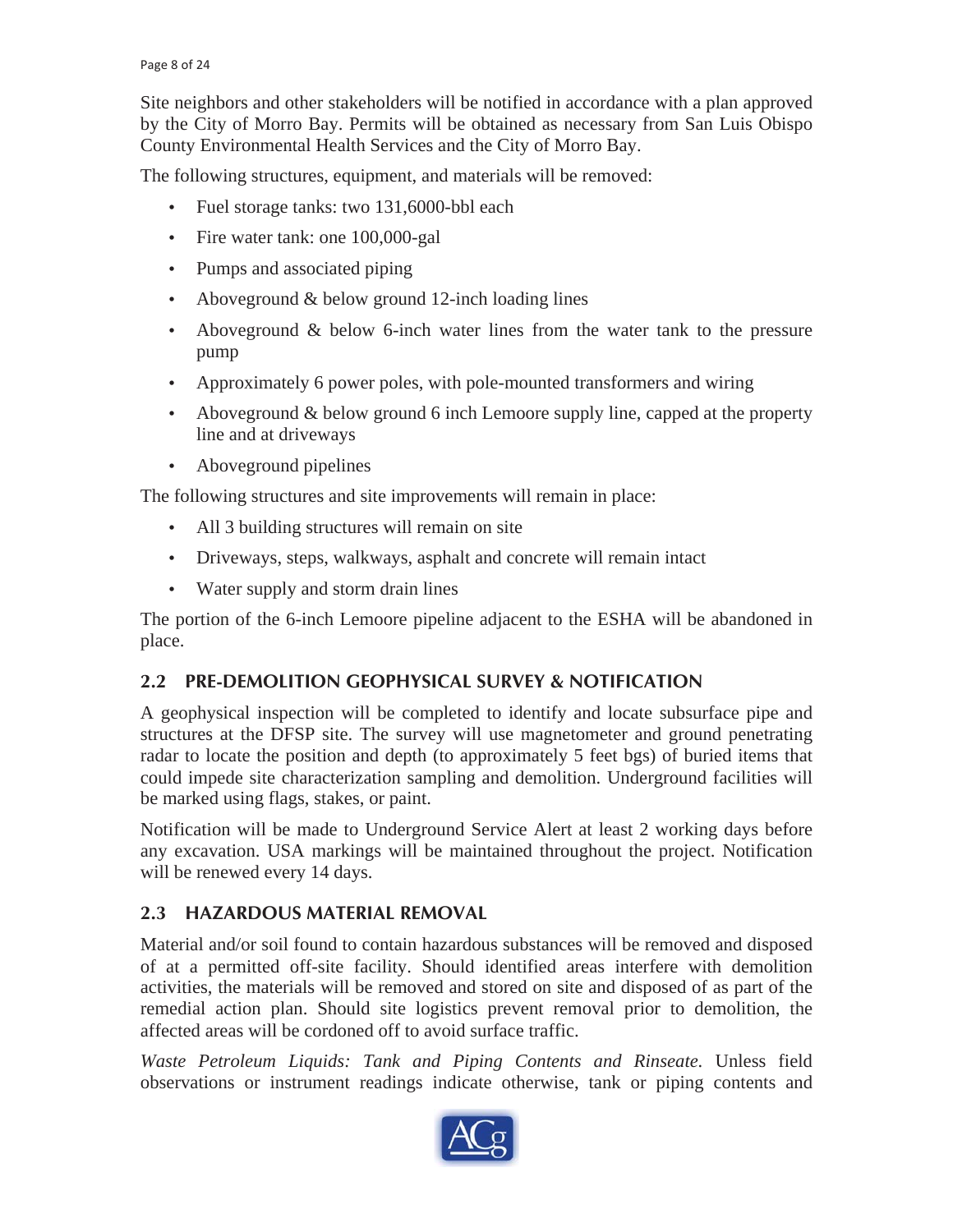rinseate will be characterized as oily water based on generator knowledge. Petroleum liquids will be removed by vacuum truck, placarded appropriately (22 CCR § 66262.33), and transported under UHWM manifest to a licensed TSDF recycling or disposal facility.

*Transporter:*  Pacific Petroleum California, Inc. 1615 E. Betteravia Road Santa Maria, CA 93454 Ph: (805) 925-1947

*Disposal Facility:*  Clean Harbors Buttonwillow Landfill Facility 2500 West Lokern Road Buttonwillow, CA 93206

If waste petroleum liquids need to be stored on site pending removal, they will be placed in DOT-approved drums (22 CCR § 66262.30), labeled in accordance with 22 CCR § 66262.31 and 22 CCR § 66262.32, and stored in the pumping equipment secondary containment area. The contents of the drums will be characterized and transported to the disposal facility prior to the 90-day accumulation time limit (22 CCR § 66262.34).

*Lead-Based Paint (LBP).* An x-ray fluorescence (XRF) survey conducted by Hazard Management Services, Inc. on April 19, 2016 (Attachment 1) identified lead-based paint and lead-containing paint on tanks, piping, and other painted equipment. Construction work which disturbs paint with any detectable concentration of lead is regulated by Cal/OSHA. Paint, debris, soil, or or other waste material containing more than 1,000 ppm total lead or 5 mg/L soluble lead (by TCLP and/or California WET method) is considered hazardous waste.

All demolition work involving painted tanks, piping, or structures will be conducted in accordance with the site-specific **Lead Compliance Plan (LCP)**. In general, LBP will be removed prior to any hot work, including torch-cutting, arc-gouging, or abrasive-saw cutting. Mechanical demolition using low-speed reciprocating saws and hydraulic shears will be used wherever feasible to minimize release of lead dust and debris and resultant exposure to workers and the environment. Lead-containing paint chips, debris, and dust will be contained and cleaned up in accordance with the Lead Compliance Plan.

*Mercury.* Manometers, wet-gas meters, and similar devices were not observed or found where the demolition will take place. The buildings on the site are not included in this demolition plan.

*Asbestos.* A pre-demolition asbestos survey has been conducted by HMS, Inc. (*Inspection of Storage Tanks and Pump Station for Demolition, 3300 Panorama Drive, Morro Bay CA*, dated May 13, 2016). The asbestos survey report is attached. Confirmed asbestoscontaining materials (ACM) were not discovered in the tanks, piping, or pumping systems to be demolished. Gaskets in the piping and pumping system that were not accessible for sampling are considered to be suspect ACM and will be treated as ACM unless they are tested and shown to be non-ACM. If gaskets are to be disturbed during demolition, the suspect material will be sampled by a California Asbestos Consultant and removed by a licensed asbestos abatement contractor if it contains asbestos. If non-friable

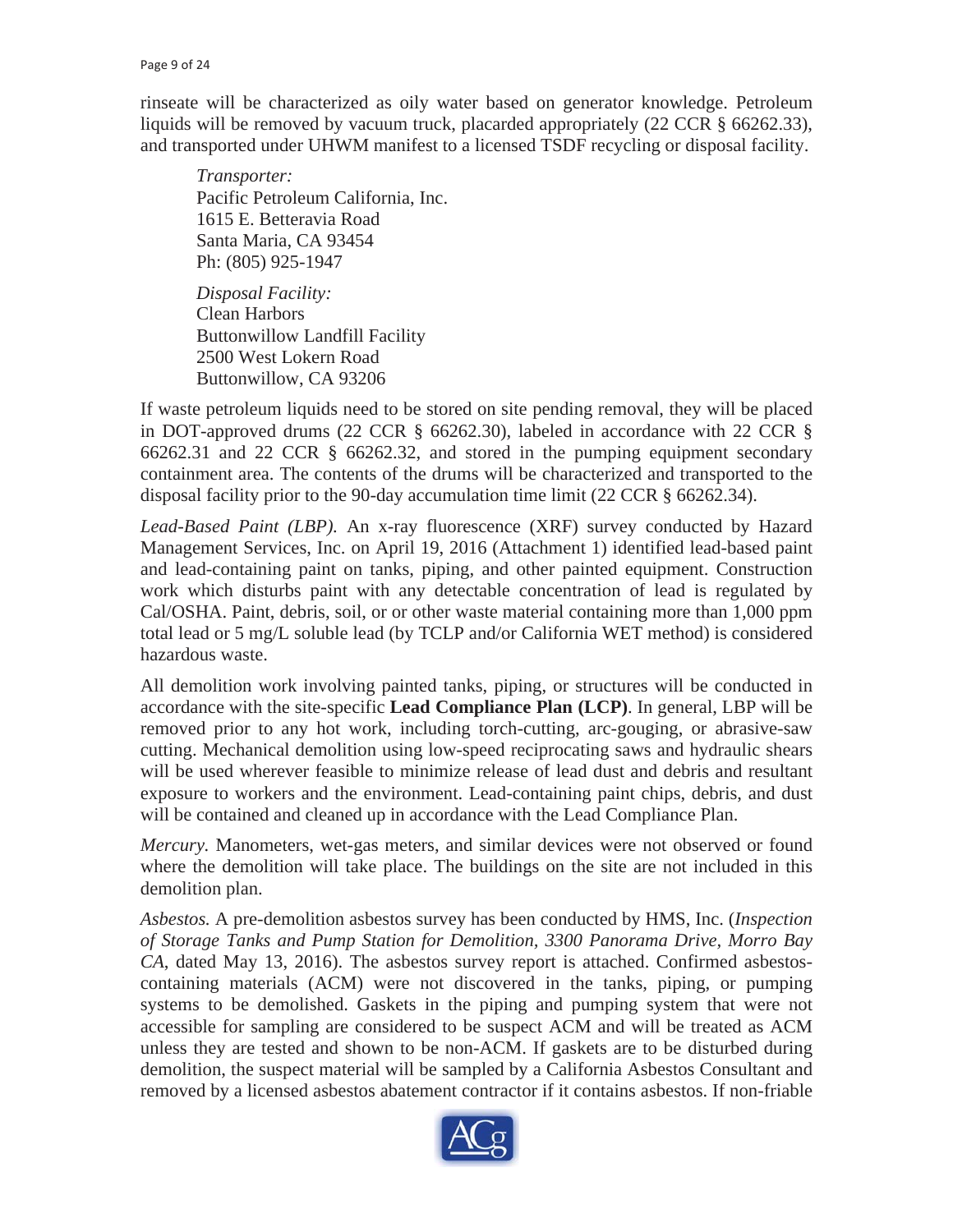suspect ACM (flange gaskets) are left intact and undisturbed between the flanges this material can be removed with the piping and disposed of without testing. In general, pipe flanges with suspect ACM gaskets will be removed without disturbing the gasket by cutting the pipe on either side of the flange.

A Certified Asbestos Consultant (CAC) or a Certified Site Surveillance Technician under supervision of a CAC will be on site during demolition. Inspection, sampling, analysis, removal, and disposal of ACM during demolition will be in accordance with the USEPA NESHAPS asbestos regulation (40CFR 61 Subpart M) and SLOAPCD Rule 701.

*Polychlorinated Biphenyls (PCBs).* Based on preliminary physical inspections, transformers and/or compressors were flushed of possible PCB-containing oils and left evacuated. The interior of any drained transformers will be wipe tested for PCBs before removal. If any oils are discovered, work will immediately cease and the oils will be tested for PCB's. If PCB's are present, the area will be cordoned off and oils will be evacuated by a State Certified contractor.

*Petroleum-contaminated Soil (PCS).* Soil contaminated with JP-5 jet fuel is known to be present in various locations. As-built plans show that the tanks are underlain by a 6-inch layer of oiled sand. There will be minimal disturbance of PCS except for removal of the oil sand and tank foundations and excavation of trenches for underground pipe removal.

Soil excavated during trenching and foundation removal will be field-screened, sampled, handled, and disposed of in accordance with the **Contaminated Materials Management Plan**. Soil will be screened for petroleum contamination during excavation using visual observation and a photoionization detector (PID). PCS will be segregated and stockpiled separately from clean soil.

# **2.4 TANK AND PIPING CLEANING, INERTING, AND CERTIFICATION**

The tanks and pipelines were previously cleaned per the Closure Report (GTI, 1996c) and recent site inspections. Additional cleaning of the ASTs is not anticipated to be required. The current condition of the piping is not known, although they were reportedly cleaned prior to abandonment. The tanks are documented to have contained JP-5 jet fuel, a middle distillate fuel with a very low vapor pressure  $(0.1 \text{ p.s.i.a.} \ @ 130^{\circ} \text{ F}).$ 

Prior to any demolition work, the tanks and pipes will be inspected, cleaned, ventilated, inerted if necessary, tested, and certified in accordance with **22 CCR 67383.3**, **API Standard 2015** and the site-specific **Pre-Demolition Tank and Piping Certification Plan**. These procedures will be supervised, and the certificate issued by, Michael R. Tiffany, Certified Industrial Hygienist No. 5056.

*Tanks.* All tanks will be treated as permit-required confined spaces until they are reclassified by the Certified Industrial Hygienist.

All tanks will be disconnected and/or blinded and locked-out from all piping (product, vapor, vent, return, gauging, etc.) and power sources prior to inspection. The fuel tanks are currently disconnected or blinded from all pipelines. The tanks, piping, and pumping system will be physically disconnected from electrical power by removing the wires from the main supply connection.

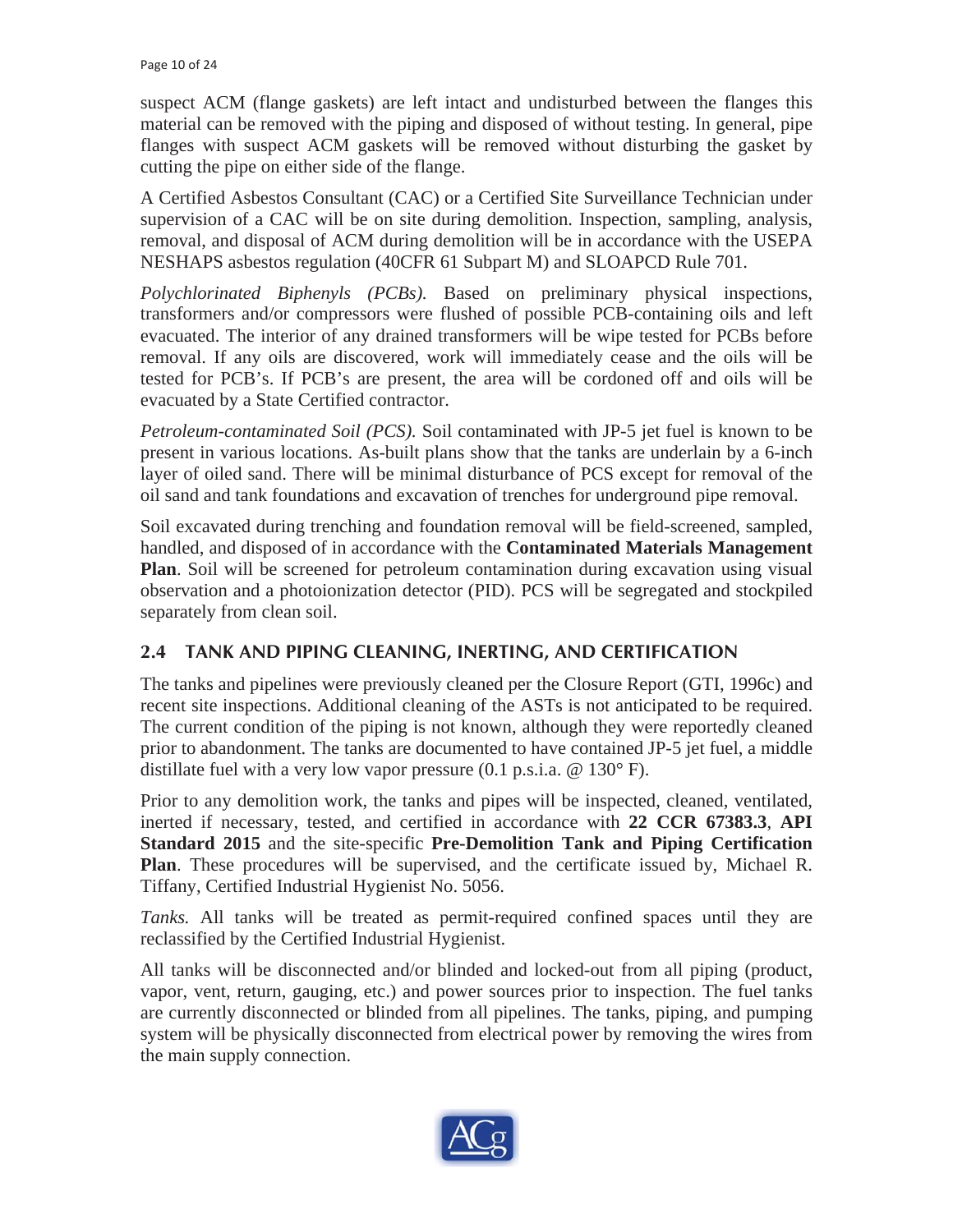*The atmosphere in the tanks and piping will be monitored continuously during tank entry and cleaning in accordance with API Standard 2015 until the tank or pipe is certified clean and gas-free by the Certified Industrial Hygienist. Once the tank or pipe is certified in accordance with 22 CCR 67383.3(f), monitoring is not required.* 

The atmosphere in the tanks will be tested by the CIH using direct-reading instruments capable of detecting combustible gas, oxygen, carbon dioxide, hydrogen sulfide, and volatile organic compounds (VOCs). The instrument(s) will be calibrated prior to use. Instruments include RKI Eagle, RAE Systems MultiRAE Plus, and MultiRAE MiniRAE 3000.

Acceptable limits for certifying tanks and piping as gas-free are:

| Combustible gas  | $<$ 1% LEL                      |  |
|------------------|---------------------------------|--|
| Oxygen           | $19.5\% \leq O_2 \leq 23.5\%$   |  |
| Carbon Monoxide  | $\leq$ 25 ppm                   |  |
| Hydrogen Sulfide | $\leq 10$ ppm                   |  |
| Volatile Organic | $\leq 100$ ppm (as isobutylene) |  |
| Compounds        |                                 |  |

If the atmosphere in the tank is found to be below the acceptable limits for air contaminants, the tank will be visually inspected for fluids. Containment measures will be implemented to capture any residual fluids that may be present in tanks. Collected fluids will be removed by vacuum truck or by pumping into DOT-approved drums and disposed through a designated and permitted disposal/recycling facility. If petroleum, petroleum-contaminated water, or other hazardous material is present in a tank, the tank will be rinsed with a pressure washer and ventilated prior to atmospheric testing. Rinsing of large tanks may require a permit-required confined-space entry. Rinsate will be removed by vacuum truck or pumped into drums.

Tanks will also be inspected for pipe connections not visible from outside the tank. To the extent feasible, the visual inspections will be carried out prior to entering the tank.

Once the atmosphere has been tested and the tank has been visually inspected, the CIH will issue a certification that the tank is gas-free and non-hazardous. This certification also re-classifies the tank as a non-permit-required confined space. The certified tank will be painted with the certificate number.

Tanks will be isolated, emptied, cleaned, rinsed, and ventilated to remove all liquid and airborne contaminants prior to starting demolition. Tanks will not be inerted. Once the tanks are certified by the CIH, further monitoring is not required.

In order to certify the tanks for hot work on the tank bottom, the atmosphere under the tank must also be tested. Normally this is performed by hot-tapping holes in the tank bottom with a water-cooled drill. If combustible gas is detected at any point under the tank, the cavity under the tank must be inerted before any hot work can be performed on the bottom or the lower 6 inches of the tank sides. It is expected that the tank bottom can be demolished without hot work.

*Piping.* All piping will be disconnected and/or blinded and locked-out from all piping and power sources prior to inspection. The atmosphere in the pipes will be tested by flushing the pipe with compressed air and testing the air exiting the pipe. If the interior of a pipe

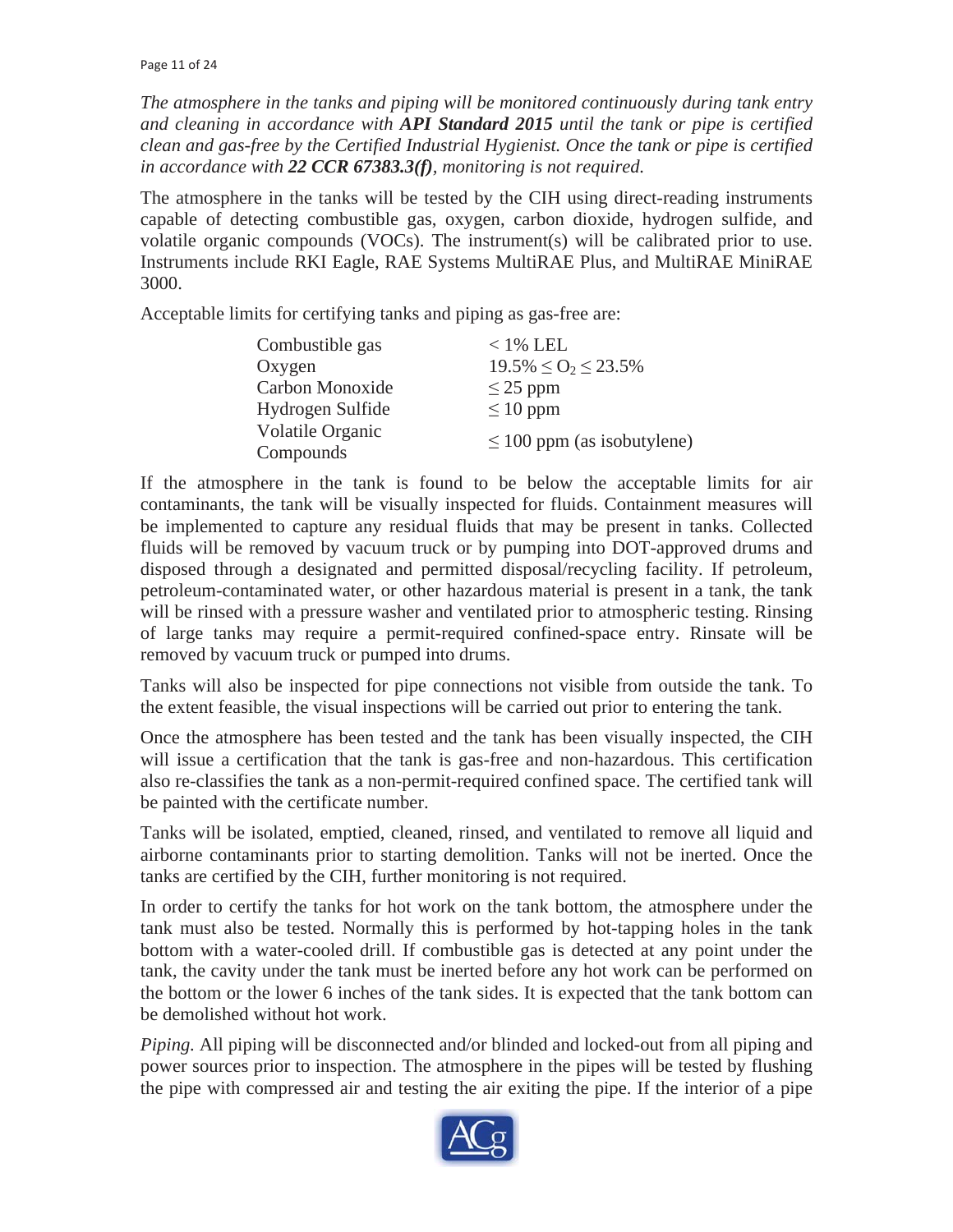cannot be accessed by opening a valve or breaking a connection, the pipe will be hottapped using a water-cooled drill or tapping tool.

Containment measures will be implemented to capture any residual fluids that may be present in pipes. Collected fluids will be removed by vacuum truck or by pumping into DOT-approved drums and disposed through a designated and permitted disposal/recycling facility. If fluids are discovered in a pipe, the pipe will be flushed with water until the water is visually clean, ventilated with compressed air, and re-tested.

Pipes will be isolated, emptied, cleaned, rinsed, and ventilated to remove all liquid and airborne contaminants prior to starting demolition. The CIH will issue a certification that the pipe is gas-free and non-hazardous in accordance with 22 CCR 67383.3(f). Pipes will not be inerted. Once the pipes are certified by the CIH, further monitoring is not required. Certified pipes will be marked with paint.

### **2.5 GROUNDING**

Tanks or pipes will be grounded prior to any of the following activities: confined-space entry, removal of liquids, washing or rinsing, or ventilating. Any equipment being used in the process (vacuum trucks, pumps, blowers, etc.) will be grounded and bonded to the tank or pipe. Grounding will be performed by a competent person in accordance with 8CCR §6775. Bonding and grounding cables and clamps shall be inspected prior to the start of work and periodically during the work.

Grounding and bonding is not required after tanks and pipes have been certified clean and gas-free. Cathodic protection requirements do not apply, as the facility is being demolished.

### **2.6 HEALTH AND SAFETY**

All required precautions will be taken to ensure that safe working conditions are provided during all phases of the demolition. Staff and contractors entering the DFSP site facility will attend Bedford's safety orientation conducted on site. All workers will check in each working morning prior to commencing site work. Tailgate safety meetings will be completed each day prior to commencing operations to review the specific JSA and confirm health and safety concerns for that day's activities. Signed copies of the safety management documentation will be maintained by the PM or SSO.

The following are safety requirements specific to DFSP operations. A Site Specific Health and Safety Plan will be generated prior to commencing demolition activities. Basic health and safety provisions are as follows:

- AT a minimum, PPE will be worn while on site, including steel-toed safety boots/shoes, safety glasses and hardhats. Additional PPE, safety vests, and gloves may be required for certain activities.
- Flame resistant clothing (FRC) coveralls will be worn when performing hot work.
- Landline phone service does not exist at the site; contractors will provide a working mobile phone for emergency purposes.
- Smoking is not allowed at DFSP.

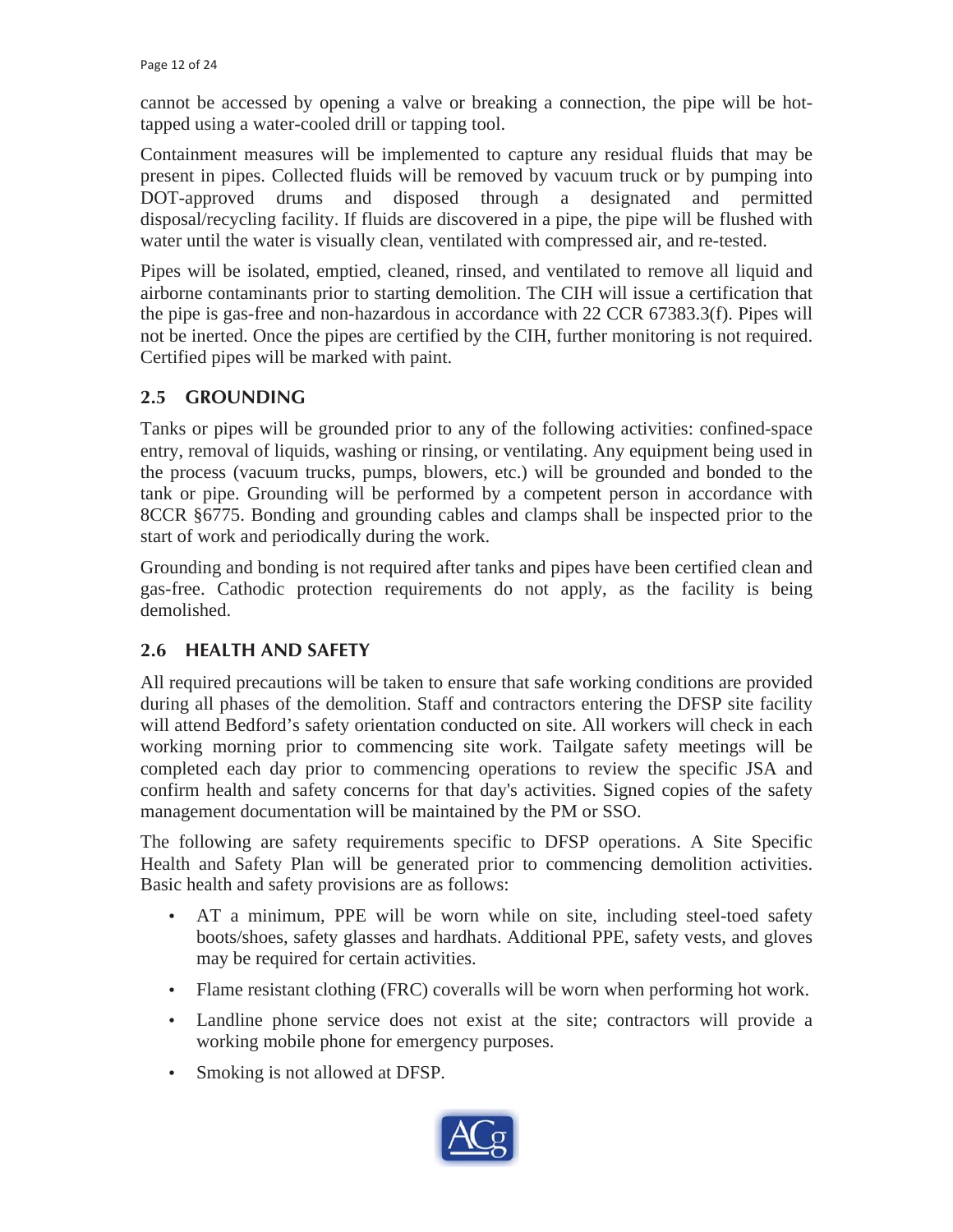• At the end of the workday, workers will sign out with a designated Bedford representative. Temporary sanitary facilities, adequate to support site workers, including a wash sink, will be provided on site. These facilities will be maintained on a schedule to mitigate health and nuisance issues.

### **2.7 ARCHAEOLOGY AND CULTURAL AWARENESS**

Areas with identified cultural resources will be avoided to the extent possible during demolition. Site workers will be given cultural resources and habitat awareness training by qualified scientists prior to commencing site operations. A qualified archeologist will observe the work as required by permit conditions. If found, artifacts will be documented, flagged, and left undisturbed.

#### **2.8 BIOLOGICAL RESOURCES**

Biological resources within the project area, including the limits of Environmentally Sensitive Habitat Areas (ESHA), were documented by Terra Verde Environmental Consulting, LLC (Terra Verde) in February and May 2016 and summarized in a *Biological Assessment Letter Report for the Fuel Tank Demolition Project* (Terra Verde, 2016). Specifically, the northern boundary of the site, which includes the drainage feature and associated vegetation, is designated as an Environmentally Sensitive Habitat Area (ESHA).

Work to be performed in or adjacent to the ESHA in connection with the demolition project will include soil sampling using an ATV-mounted or pickup truck-mounted hydraulic-push drill rig to support pipeline abandonment. Following soil sampling, the pipeline adjacent to the ESHA will be filled with cement slurry and abandoned in place. No equipment will be operated in or adjacent to the ESHA during slurrying and abandonment in place. Due to the limited use of equipment and activities adjacent to ESHA, pipeline abandonment activities are not expected to cause significant disturbance to ESHA.

Work to be performed within ESHA will include the trimming and/or removal of up to seven dead and/or dying Monterey cypress trees and removal of woody debris within the drainage feature. According to the recommendations in the *Arborist Report* (Greenvale Tree Company, 2017), the seven subject trees were observed to be in poor health or dead. Certified arborist Chris Stier recommended that the trees be trimmed or removed. The trees are located at top of bank of the subject drainage feature. Due to their association with the drainage feature, these trees are considered to be within the ESHA. As such, direct and indirect impacts to ESHA may occur as a result of tree trimming and/or removal. Similarly, woody debris removal from the channel and behind the storm grate will require work within ESHA. All woody debris removal will be completed manually with the use of hand tools. Impacts to ESHA as a result of woody debris removal are considered minor.

To reduce potential impacts to ESHA, tree removal will be conducted by a certified arborist. At no time will equipment enter below top of bank of the drainage feature during tree removal activities. In addition, all applicable regulatory agency permits (e.g., Lake or Streambed Alteration Agreement from the California Department of Fish Wildlife) will be obtained prior to work within the drainage feature. Further, biological monitoring will

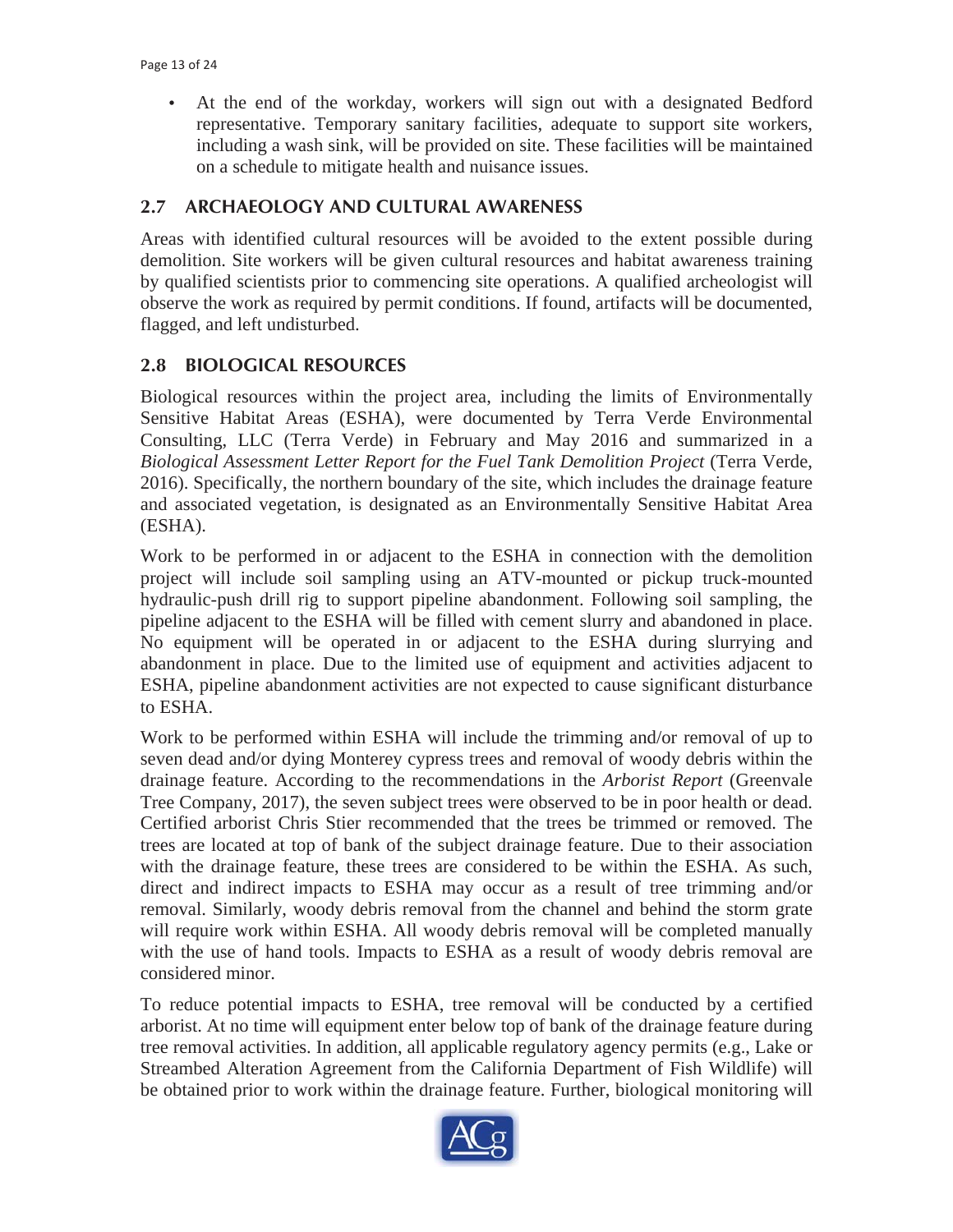be conducted in accordance with *Biological Monitoring Plan 3300 Panorama Drive Fuel Tank Demolition Project, City of Morro Bay, San Luis Obispo County, California*  prepared by Terra Verde Environmental Consulting, LLC (Terra Verde, 2016).

# **2.9 HOT WORK PROCEDURES**

**Hot work is not planned during this project.** In unusual circumstances, demolition may require the use of oxy-acetylene torches to cut piping, equipment, and tank wall plates. Other hot work methods including arc-gouging, welding, or abrasive cutting may also be used as needed. Hot work will be kept to the minimum necessary. Alternative non-hotwork methods including hydraulic shears, rivet buster, and low-speed sawing will be used to the extent feasible and are expected to be adequate to complete the demolition.

Based on an XRF survey of facility components, all painted surfaces are assumed to contain lead (Pb). No hot work will be performed on painted surfaces. Paint will be removed for a distance of 12 inches on each side of hot work locations in accordance with the Lead Compliance Plan. The completion of lead paint removal will be confirmed by the Certified Industrial Hygienist prior to starting any hot work on painted surfaces.

All tanks and pipes will be certified safe for hot work prior to performing any hot work on the site, in accordance with Section 2.1.3 above.

A JSA will be completed and followed for specific operations. Prior to any cutting or hot work, a site "Hot-Work Permit" will be secured from the City of Morro Bay Fire Department. A fire watch will be required for all hot work activities.

# **2.10 DUST CONTROL**

Dust generation is not anticipated to be a major problem at this facility due to the nature of the work. However, due to the site's proximity to the community, dust generation will be minimized by the following procedures:

- Utilizing water trucks or water on site with hoses as needed for dust suppression
- Limiting vehicular traffic to established roads
- Limiting vehicle speeds to under 15 mph
- Limiting earth-moving activities during extreme wind periods
- Covering of soil piles if standing for prolonged periods of time
- Keeping soil moist before and after grubbing and clearing
- Soil binder may be used if necessary to stabilize bare soil areas.

Contaminated soil stockpiles, if needed, will be kept securely covered at all times except when adding to or loading from the piles.

### **2.11 PERSONNEL AND LOGISTICS**

Demolition activities will require 2 to 10 on-site personnel including the PM/SSO. The demolition contractor, Bedford Demolition and Contracting, will employ the workers anticipated to be residents of Santa Barbara and San Luis Obispo Counties. Workers will

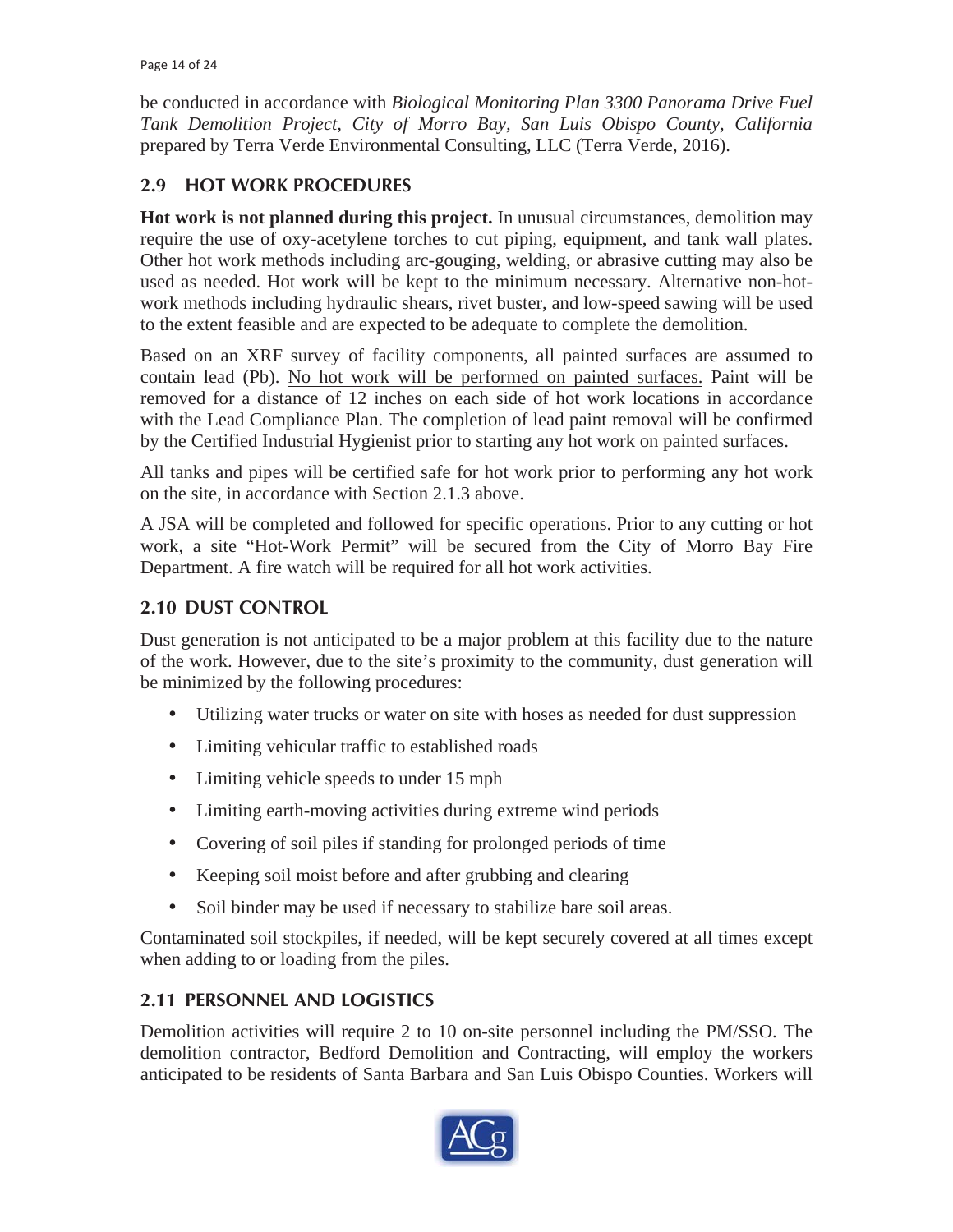travel to the site on US 101 and Highway 1 exit on Yerba Street, right onto Main Street, left onto Sicily Street and proceed to the site.

The DFSP facility is not manned; therefore, access must be coordinated. There will be two coded security gates, and locked gates, to gain access to the site.

### **2.12 HAZWOPER TRAINED PERSONNEL**

Personnel involved in cleaning tanks and pipelines or handling hazardous waste will have received 40-hour Hazardous Waste Operations (HAZWOPER) training in accordance with 8 CCR 5192 and annual 8-hour refresher training. The following personnel have been HAZWOPER trained:

| <b>NAME</b>                                            | <b>INITIAL 40-HR DATE</b> | <b>REFRESHER DATE</b> |
|--------------------------------------------------------|---------------------------|-----------------------|
| Christian Allen                                        | 9/27/12                   | $5/19/16*$            |
| Robert Claborn                                         | 7/27/06                   | $5/19/16*$            |
| <b>Encarnacion Gomez</b>                               | 9/27/12                   | $11/13/15*$           |
| <b>Hector Gomez</b>                                    | 9/27/12                   | $11/18/15*$           |
| William Sarten                                         | 9/27/12                   | $5/19/16*$            |
| * Refresher training will take place prior to project. |                           |                       |

### **2.13 SITE CONTROLS**

Site access will be restricted during all work periods to protect human health and safety. The existing perimeter fence, with locked gates, should keep pedestrian and vehicle traffic away from site operations. On-site controls will include fencing (interior to the perimeter fence), construction fencing, cones, barricades, barrier tape, and other precautions to keep non-involved workers and equipment from open excavations and active work areas. Any open excavations will be backfilled or fenced off before work is concluded. Equipment will remain on site overnight within the secured interior fenced area.

Excavated areas will be backfilled before work is concluded each day if outside of the perimeter fence. Soil will be stockpiled within the containment berm during excavation. Soil will be placed on impermeable barriers (polyethylene sheeting), kept moist, and covered to protect from the weather and animals.

Electrical power lines will be de-energized to all site facilities that will be demolished. This will be completed by the demolition contractor and verified by PM/SSO. Deenergized lines will be disconnected and locked out from the equipment they powered and from their source. De-energized lines that are not removed will be tagged with yellow flags or tape.

Electrical power lines that will not be removed will be identified by the PM/SSO prior to any large equipment being used on the site. Energized lines will be marked distinctively with red flags or tape. Lockout-tagout procedures, as defined in the corresponding JSA, will be followed where temporary de-energizing is required.

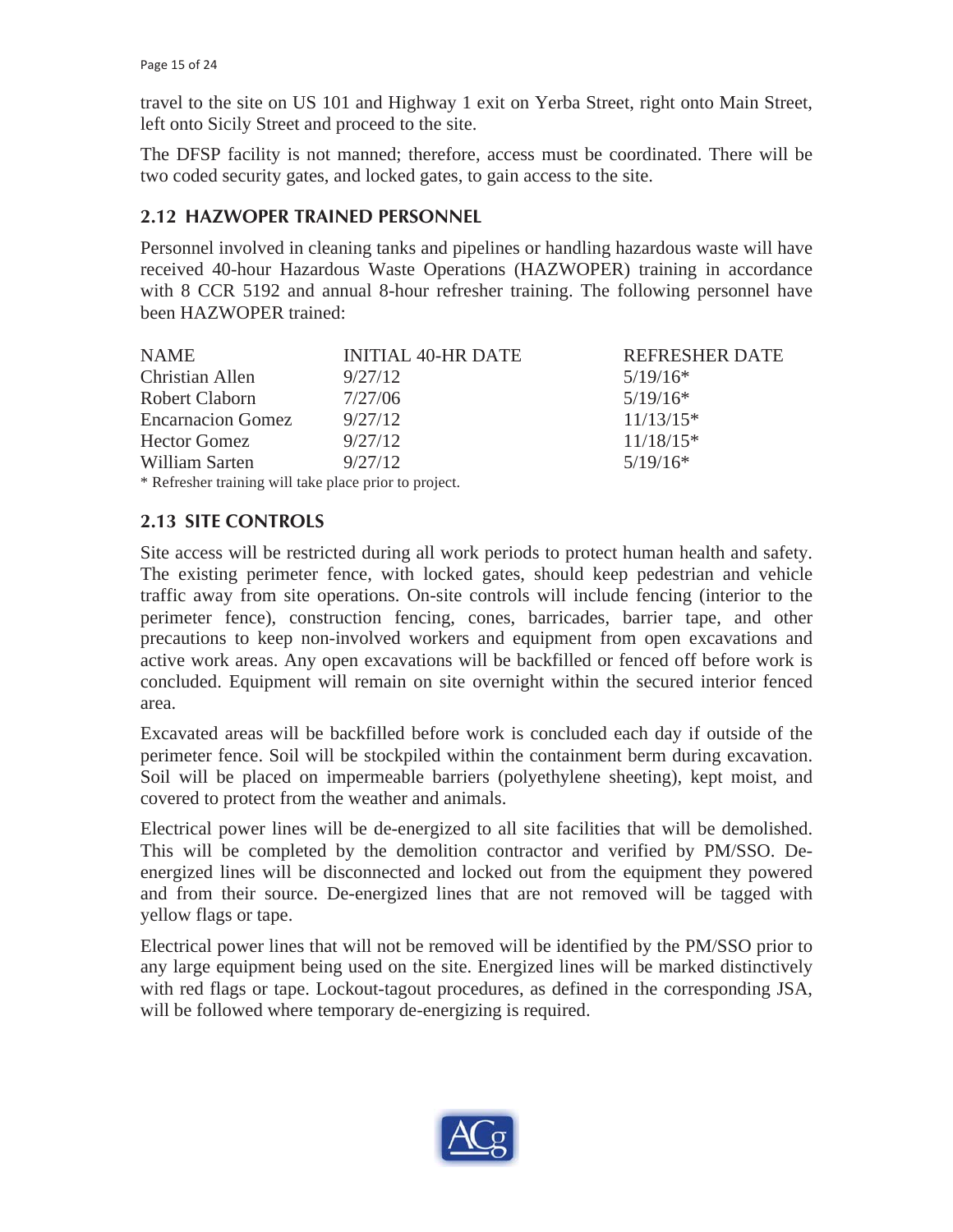# **2.14 EQUIPMENT REQUIREMENTS**

The equipment utilized for this project will be task specific and dependent upon the methods selected by the demolition contractor. The following is a tentative list of equipment that is anticipated to be used during the demolition project.

- Excavators, track mounted, 10K#, 64k# and 80K# hydraulic cutting shears will be installed and utilized, as required
- Up to three tractor-trailer trucks
- One water truck, 2,000 gal capacity
- 1 Skidsteer loader
- 1 Reach lift
- Waste hauling trucks
- Welding/cutting tools/intrinsically safe cutting tools (reciprocating saws) for tank access
- Welding/cutting utility trucks
- Fueling/service truck, as needed
- Dump trucks, as needed
- Hand tools

#### **2.15 HAZARDOUS MATERIALS STORAGE**

Fuel, lubricants, and other materials used to service equipment will be stored on the mobile service truck. No fuel or other hazardous materials will be stored on site.

Compressed gases for welding will be properly secured on the welding truck, on a cylinder cart, or in a lift basket at all times.

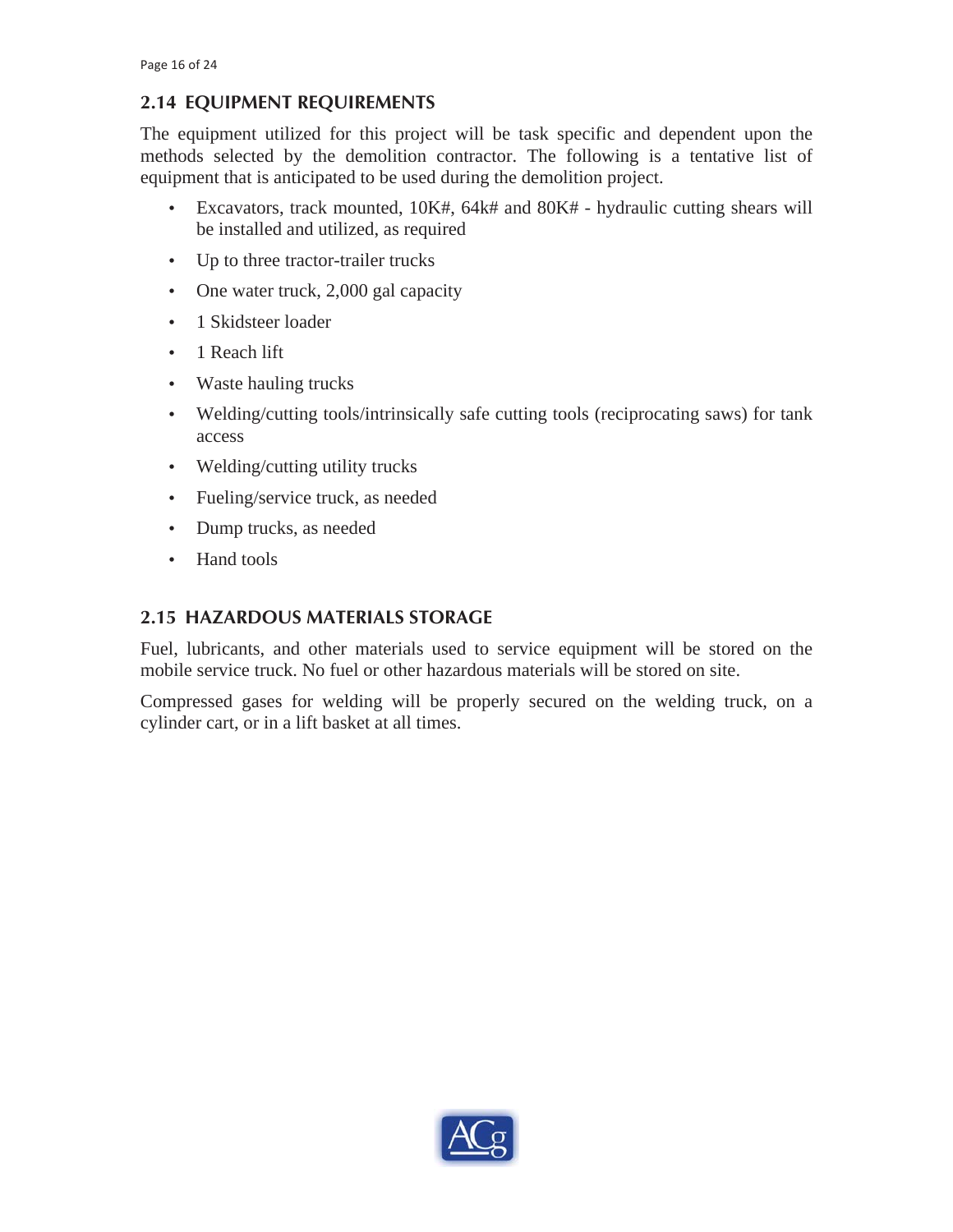# **3.0 STRUCTURE AND MATERIAL REMOVAL**

The tanks and pipelines were previously cleaned per site inspections and the Closure Report (GTI, 1996c). Tanks and pipes will be certified clean and gas-free by the Certified Industrial Hygienist in accordance with Section 2.1.3 prior to demolition. Tanks and pipes that have been certified will be marked accordingly.

Demolition of tanks and pipes will be performed in accordance with the site-specific Lead Compliance Plan, which provides for controls to reduce disturbance of paint during demolition and procedures to contain and cleanup any LBP debris generating during the project. Hot work is not expected to be necessary. In the event that hot work on steel structures is unavoidable, lead-based paint (LBP) will be removed from surfaces within 12 inches of any hot work, including torch-cutting, arc-gouging, welding, or abrasive cutting.

# **3.1 STRUCTURE REMOVAL**

The tanks, pumps and pipelines will be dismantled and demolished. Metal components and concrete will be stockpiled, loaded and taken off site for recycling. Non-recyclable non-hazardous waste materials (i.e. wood, plastic) will be transported to a Class II or Class III landfill as appropriate.

### **3.2 PIPING REMOVAL**

Bedford plans to remove surface and underground piping in the containment area prior to storage tank demolition. Pipelines to be removed are shown on the **Demolition Plan**. The majority of the on-site piping is above ground. Pipelines have been evacuated and some are already disconnected from their respective tanks and have been laid on the ground.

If the surface piping extends underground and exits within 30 feet of that point, the piping may be cut at the exit point and pulled for removal, as practical. Otherwise, underground piping will be removed by excavating a trench alongside the pipe using a mini-excavator, cutting the pipe into sections with a band saw or hydraulic shears, and transporting the pipe sections to the loading stockpile or bin.

Pipelines will be inspected, cleaned if necessary, ventilated, and tested in accordance with Section 2.1.3 prior to demolition. Caution will be exercised, and containment measures employed, to capture fluids remaining in the lines. Connections, manifolds, and valves will be removed to expose the lines to the atmosphere. Pipelines, saddles, cribbing, vent pipes, and related appurtenances will be removed in manageable sections. Cutting will be completed with hydraulic shears or low-speed saws. The materials removed will be stored on site in a designated area or sorted in bins based on material types, as required by the recycling/disposal facilities.

### **3.3 LOADING LINE REMOVAL (LEMOORE PIPELINE)**

The Morro Bay to Lemoore pipeline was cleared of remaining JP-5 and inerted in March of 1992, per California Fire Marshall requirements. The owners plan to remove the onsite portions of the loading line, except where the pipe runs adjacent to the ESHA. The buried segments exit to the west and east of the property. along the north side of the berm and the pump pad. The loading line (Lemoore pipeline) is constructed of a 6-inch diameter

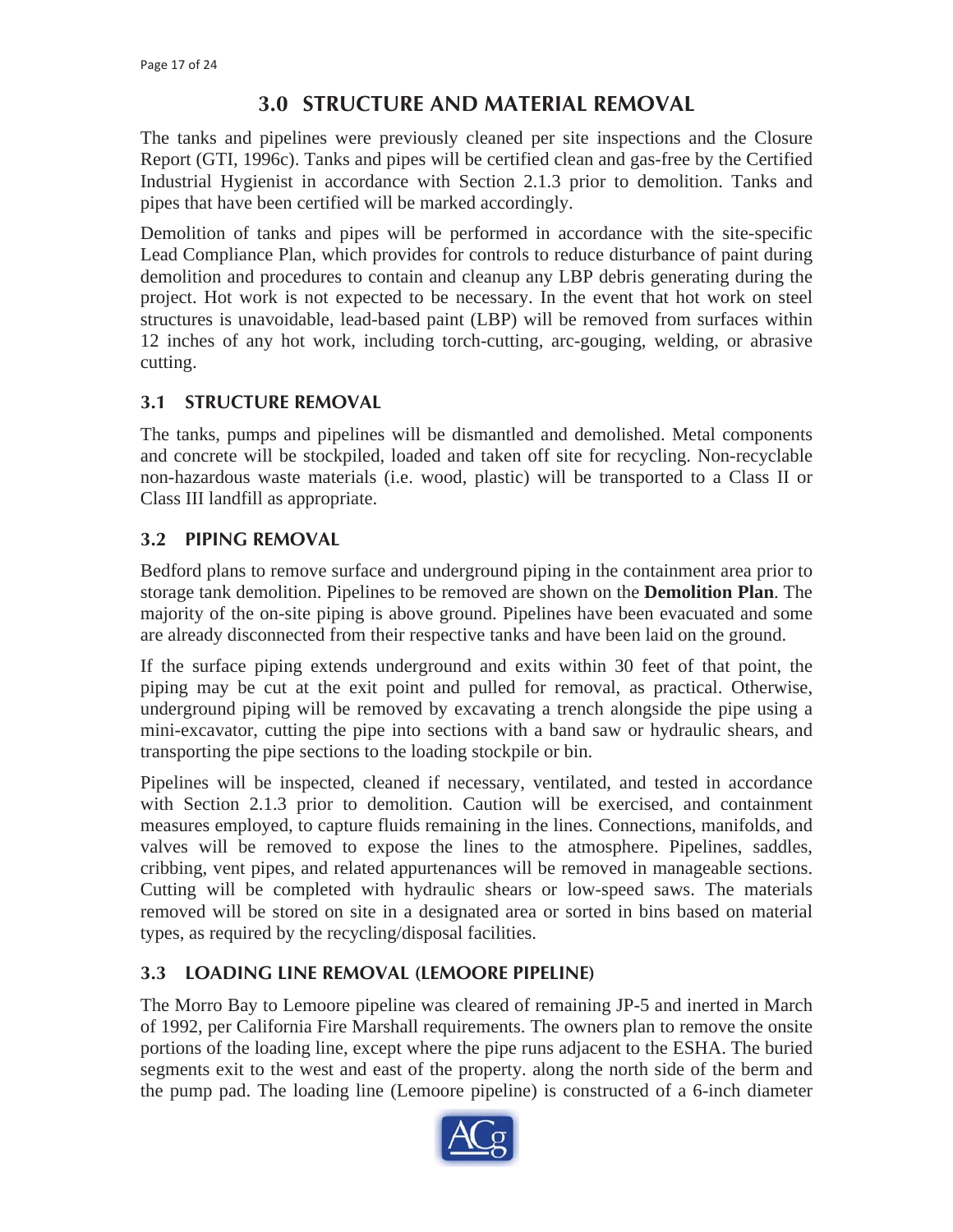onshore pipeline that extends approximately 500 feet from the pump house along the north side of the containment berm then exits the property. To the west the pipeline extends from the pump house approximately 120 feet to the west and exits the property. Pipelines will be inspected, cleaned if necessary, ventilated, and tested in accordance with Section 2.1.3 prior to removal. Caution will be exercised, and containment measures employed, to capture fluids remaining in the lines. At the property lines the 6-inch line will be capped with a welded plate or blind flange.

The procedure for pipeline abandonment-in-place adjacent to the ESHA will include the following steps:

- 1. Sample soil every 50 feet along pipeline using hydraulic-push drill rig as required by SLO County Environmental Health. Collect samples at 2, 5, and 10 feet below grade surface (bgs) (pipe invert is estimated at 2-4 bgs). The hydraulic-push drill rig is a lightweight vehicle (ATV) that will not cause significant disturbance to trees or roots.
- 2. Submit soil samples to accredited laboratory for analysis of petroleum hydrocarbons and volatile organic compounds in accordance with County requirements and reported to County. If contamination is encountered in soil samples, removal of pipe via trenching may be required.
- 3. Pothole to expose pipe at northeast end of ESHA and at pump station southwest of ESHA. Break pipe flange joint, or hot-tap pipe if necessary.
- 4. Rinse pipe with water, capturing rinsate with vacuum truck at pump station end, transport and dispose of rinsate as non-hazardous oily water.
- 5. Ventilate pipe. Test effluent air until combustible gas level is <1% of LEL as hexane and organic vapor is <100 ppm as isobutylene.
- 6. Supervision and monitoring of operations and testing and certification of pipe by Certified Industrial Hygienist.
- 7. After rinsing and certifying pipe as above, pump cement slurry into pipe.
- 8. Weld steel caps on pipe ends and backfill potholes.
- 9. Closure report for SLO County Environmental Health will include surveyed location of pipe and sample locations.

Sample boring dimensions are 2 inches in diameter and up to 10 feet deep. Up to 12 borings will be sampled along the 570 linear feet of pipeline. The hydraulic push drilling method does not produce cuttings. The borings will be backfilled with granular bentonite. The pipeline access potholes will be approximately 4 feet wide, 8 feet long, and 4 feet deep. The volume of soil excavated will be approximately 10 cubic yards. All excavated soil will be temporarily stockpiled adjacent to open potholes and immediately backfilled following slurry activities. Approximately 2.5 cubic yards of cement slurry will be pumped into pipe from the northeast end. Equipment utilized may include a hydraulicpush drill rig mounted on a small ATV, vacuum truck, grout mixer, grout pump, and contractor pickup trucks. All equipment access to the northeast end of the pipe will be through the tank containment area via the roadway over the northwest berm. Access to the southwest end of the pipe will be from the pump station. No equipment other than the

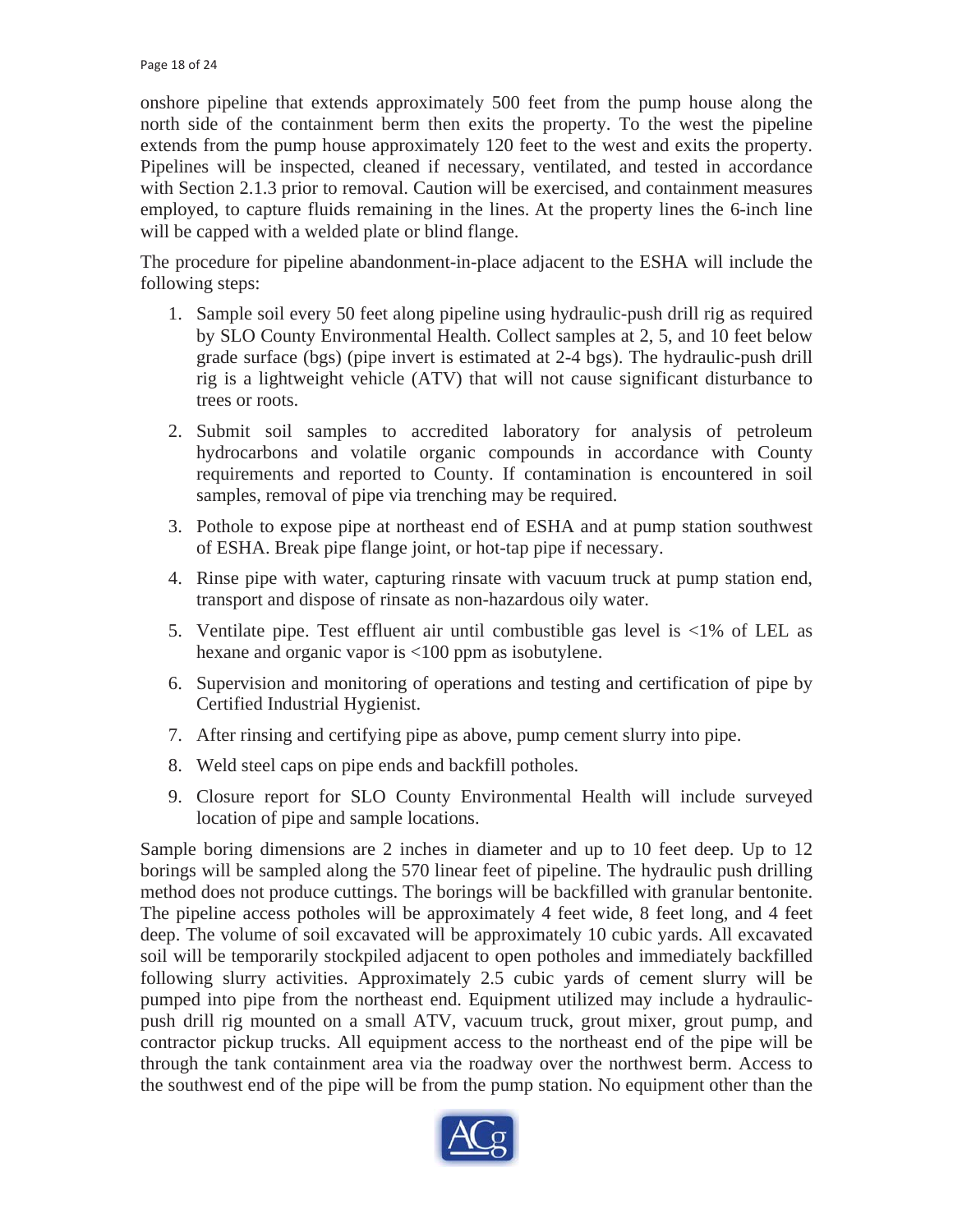ATV-mounted drill rig for soil sampling will enter the ESHA. Equipment access and staging will be the same as the pipe trenching option. Pipe abandonment activities will take approximately 2 weeks.

# **3.4 TANK REMOVAL**

An access way will be cut into the earthen berm between the tanks for equipment access. The tanks have previously been emptied and cleaned, and vents at the top of the tanks were left open. The tanks will be inspected, cleaned if necessary, ventilated, and tested in accordance with Section 2.1.3 prior to demolition. Caution will be exercised, and containment measures employed to capture fluids.

The tanks will be cut into pieces of manageable size utilizing hydraulic shears mounted on an excavator, working from top to bottom. No hot work is anticipated. The tanks will be collapsed inward within the existing footprint to minimize impact to the surrounding area. Excavators will remove and place the scrap into dump or end-dump trucks for transport to Bedford Enterprises scrap yard facility. Excavator and truck movement will be minimized to limit impact within and outside of the berms.

Lead-containing paint debris will be contained and cleaned up in accordance with the Lead Compliance Plan. Lead-containing paint will be removed from the exterior and interior surfaces in accordance with the Lead Compliance Plan in the event that hot work is unavoidable.

# **3.5 PUMP AND EQUIPMENT REMOVAL**

Pumps, control equipment, and other equipment and appurtenances will be separated from pipelines by cutting the pipes or unbolting the flanges, detached or cut from their mountings, and loaded into bins for transport to the recycler. The Certified Industrial Hygienist or Associate Industrial Hygienist will observe demolition of pumps and equipment to identify any unanticipated hazardous materials. If hazardous or unidentified materials are encountered, work will be stopped until the materials are characterized and properly disposed of under the supervision of the Industrial Hygienist.

### **3.6 MISCELLANEOUS MATERIAL REMOVAL**

Concrete foundations and support pads will be broken into manageable size pieces using a backhoe-mounted hydraulic ram and stockpiled on site for transport and disposal. Remaining debris will be collected and sorted into corresponding stockpiles and disposed of at local recycling facilities or landfills.

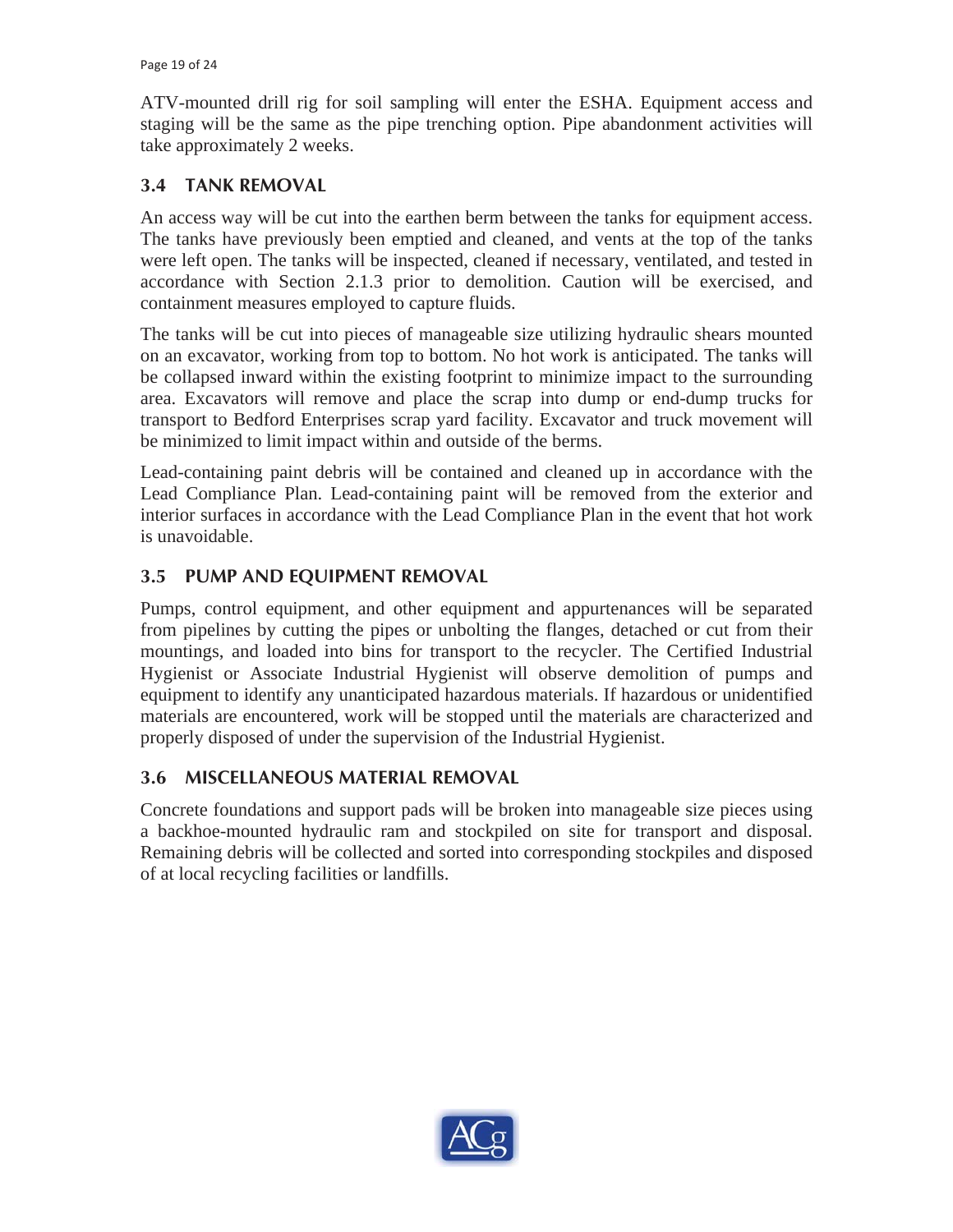# **3.7 TRANSPORTATION**

Truckloads for metal recycling are estimated based on a maximum trailer size of 8 feet wide by 40 feet long by 8 feet high and a net load of 20 tons. Concrete will be hauled in low-side end dump trailers with a load capacity of approximately 22 net tons. A contingency is added to the number of truck trips to allow for unanticipated load variations. For the DFSP demolition, the following truck round trips are estimated:

- Metals 50 loads
- Concrete 75 loads
- Debris 4 loads
- Domestic trash and miscellaneous debris 2 loads

All truck traffic will exit the DFSP facility and proceed directly onto Sicily Street and then right on Main Street and enter Hwy 1 at Yebara. Trucks will not be staged on residential streets. Trucks will not be allowed to idle on site. Loads will be covered prior to exiting the site.

# **3.8 WASTE DISPOSITION**

General waste from the facility demolition will be managed in accordance with applicable regulations. Wherever practical and allowable, waste materials will be recycled or reused. The demolition contractor is an established recycler. Metal, concrete, and other demolition materials will be recycled through a locally licensed facility. All materials that cannot be recycled or reused will be properly disposed at licensed facilities.

Prior to final disposition, wastes will be characterized based upon the generator's knowledge (or laboratory analyses, if necessary) to evaluate hazardous characteristics in accordance with applicable regulations. Materials determined to be hazardous will be managed in accordance with California and Federal hazardous waste regulations and disposed of at a licensed facility. The only hazardous wastes anticipated to be generated during demolition are non-friable asbestos, lead paint removal waste, and lead paint debris.

Domestic trash generated as a result of the decommissioning activities will be collected in a waste bin for landfill disposal.

# **3.9 DUST CONTROL PLAN**

Dust control measures will include close monitoring of the site and site conditions. The purpose of the dust control plan is to identify the steps that will be taken to reduce particulate emission during the work activities. Best management practices (BMP's) will be implemented throughout the project. BMP's will include wetting active areas, minimizing or ceasing activity during periods of high wind (greater than 25 mph), sweeping or wetting paved areas, wetting unpaved areas, application of dust suppressant materials if necessary, and covering stockpiles. The onsite project manager is responsible for ensuring that Dust Control measures are followed.